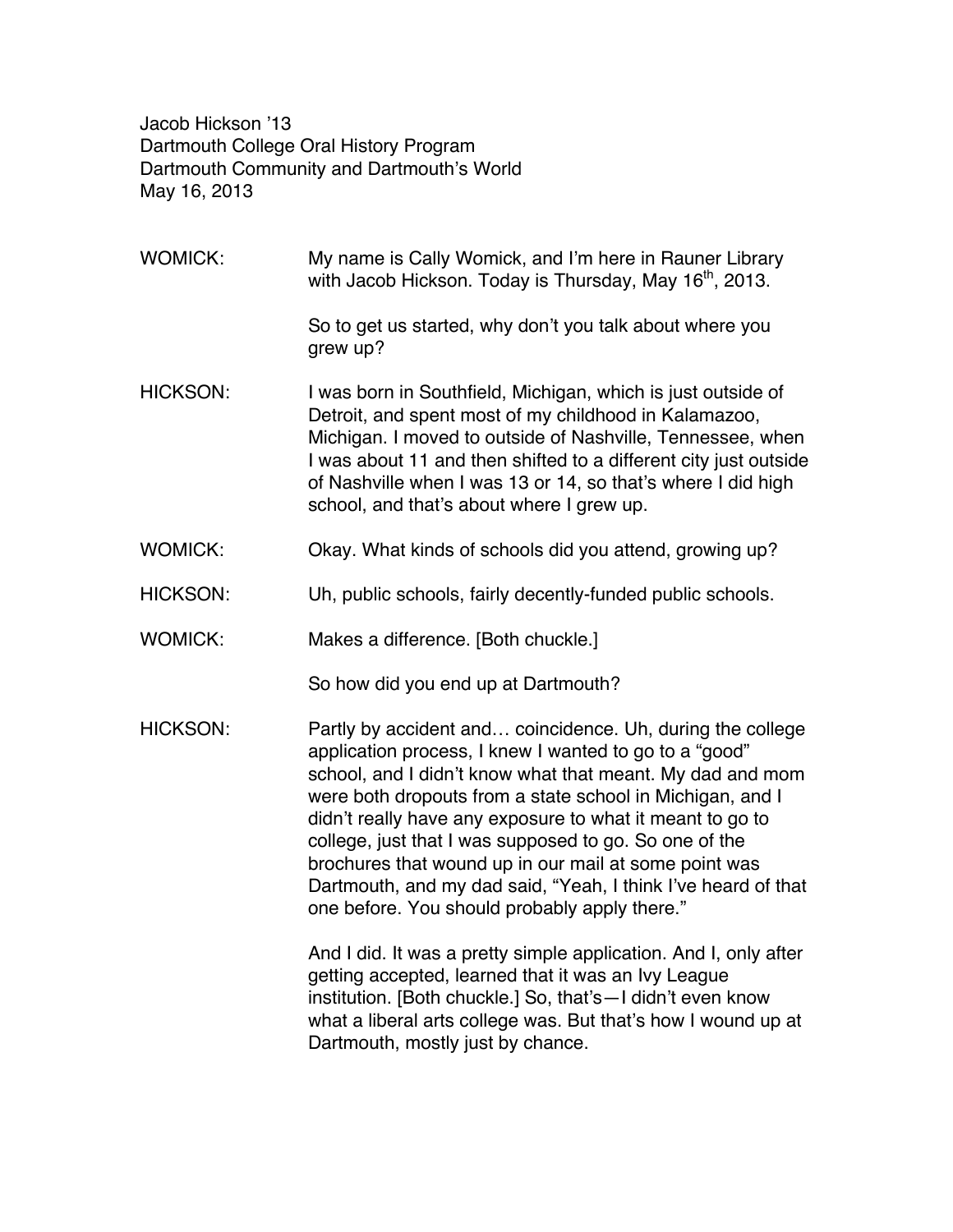- WOMICK: Uh-huh. Did Dartmouth's location play any role in whether or not you applied here?
- HICKSON: It did, but mostly as a function of its distance from Tennessee.
- WOMICK: Uh-huh. Okay.
- HICKSON: And it is north and snows, and I thought that I was nostalgic for snow. [Chuckles.]
- WOMICK: Did you have an opportunity to visit before you actually came here?
- HICKSON: Nope. [Laughs.]

WOMICK: So the first time you saw it was for trips?

- HICKSON: Yep.
- WOMICK: What was that like?

HICKSON: It was I think surreal, as many people's trip experiences, going out into the wilderness and seeing these beautiful mountains and hiking around, meeting cool new people. So it was ah, on that I think very positive for the initial experience, I thought the campus was gorgeous. I thought the surroundings were also gorgeous, although my time since trips has not been nearly as outdoors as I might have thought.

- WOMICK: So what was freshman fall like for you?
- HICKSON: Freshman fall was an exciting experience. In high school I wasn't really involved in anything except marching band, so that was sort of the extent of what I did outside of home and work. Coming here, I knew I wanted to work part time, so I could have some money to afford to pay tuition and everything, but I also wanted to try and expand my horizons, so I was mostly trying everything, which—I wound up settling on doing parliamentary debate as my concentrated activity, which I have since stopped. But getting a chance to do things, like Habitat for Humanity, go to all the public lectures,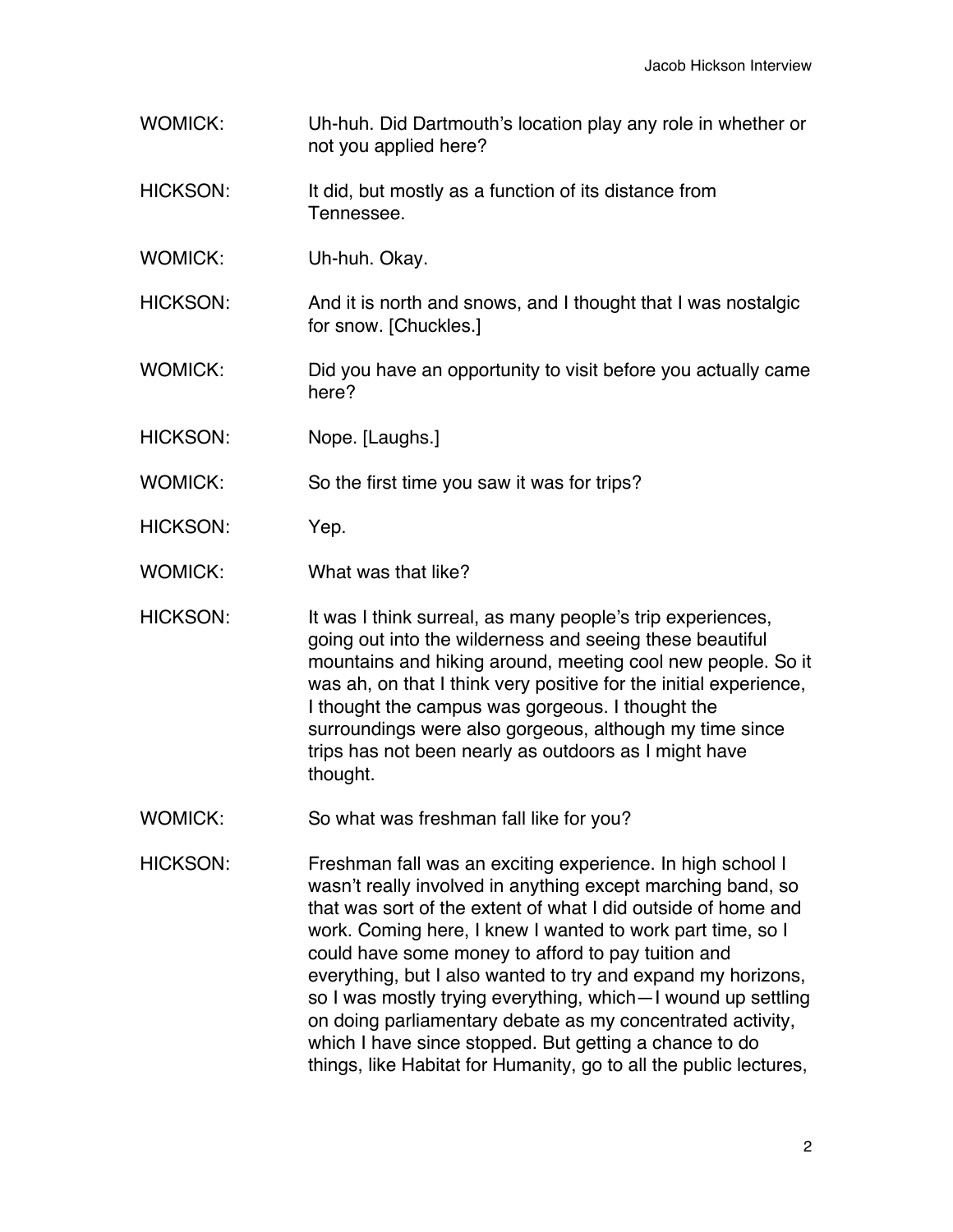uh, spend time exploring the campus, going to Norwich, was a lot of fun.

In terms of academics, I think I adjusted pretty well. Had a really easy term, in hindsight, but it made me feel confident, so reflecting back, I had a really positive freshman fall.

WOMICK: What about the rest of freshman year?

HICKSON: The rest of freshman year was pretty similar. I was pretty bent on going to China and going to DC for the first time for the First-Year Fellows Program, so I picked my courses in accordance with that, and they're pretty easy courses as prereqs for those two programs. And I was kind of anxious about getting into them, mostly the DC one, but I wound up doing it, so I had this heightened sense of accomplishment and achievement. So I was overly confident for the rest of freshman year, but wound up meeting some different people, having some different experiences than I had anticipated. I wound up being more involved in volunteering in after-school programs in the Upper Valley, which I think changed my outlook a lot. I started doing that while I was taking my public policy course.

> I originally came to Dartmouth with the goal of going into international trade, and after taking that public policy course and volunteering with kids, somehow primary and secondary education policy seemed way more important. So after learning a little bit about poverty in the Upper Valley and poverty more broadly, in cities, and then learning about the consequences of education and poverty, that totally changed my perspective a lot.

> So I did my internship freshman year at the U.S. Department of Education. I was not in primary or secondary; I was in post-secondary (the office), but I was still in the department, so I got, like, e-mails and access to events and stuff. So I got to participate in think tank meetings, which was really cool. It's what I liked about Dartmouth, was that I could just go to DC for a summer and then just go places and learn things. I found that really informative, and sort of my life goals werewhich were very different from the vague "make a lot of money when you go to Dartmouth" goals that I had coming in.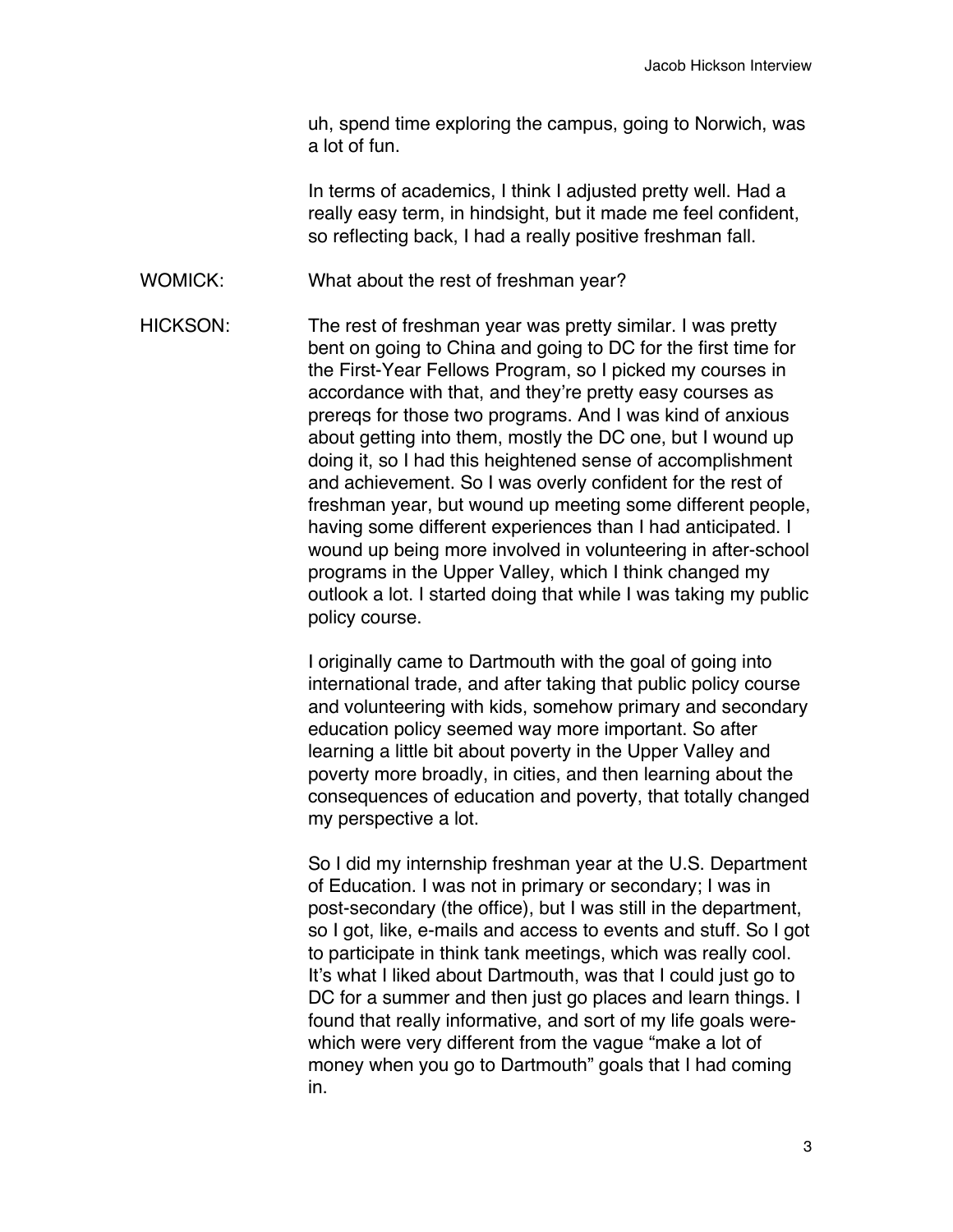Um, so, yeah, that was most of freshman year.

- WOMICK: Yeah. So who do you think you spent the most time with during freshman year?
- HICKSON: Probably the Parliamentary Debate team and the people I was in Chinese with. Those would be the two groups I think I was most involved with.
- WOMICK: Did that carry over into sophomore year?
- HICKSON: No. [Chuckles.] Uh, there was some small overlap in that there was a person I lived with in Little, who was my Chinese partner. We practiced doing the oral dialogues together. And, uh, sometime in late freshman spring, for, like, Easter or something, which is early freshman spring, I guess, she wound up inviting me to a church, and so I got more involved in going to church and meeting some of her friends in the Christian community.

And by sophomore year, I had had the six-month gap going to DC, where I was with all the first-year fellows, and then I was in Beijing with not the same Chinese language students but a different group of Chinese language students, and I wound up making good friends with some of the people on that trip. So when I came back, I had started doing the UGA program, so I was a UGA in a freshman dorm in the River, and that became sort of my community, was the staff for UGA and then the residents in the River, with whatever overlap I had from people who were still on from the Beijing FSP. There was one guy who was actually on the Beijing FSP who was on my UGA staff, which was really convenient.

WOMICK: Mm-hm.

HICKSON: Yeah, so most of my time was with those people. And then it was a little bit—any overlap I had between—it was my UGA staff and classes or who was in Beijing FSP and classes or UGA staff. Um, so I was slowly getting, at that point, integrated into the Christian community, and that was when the shift started in who my main social circles were.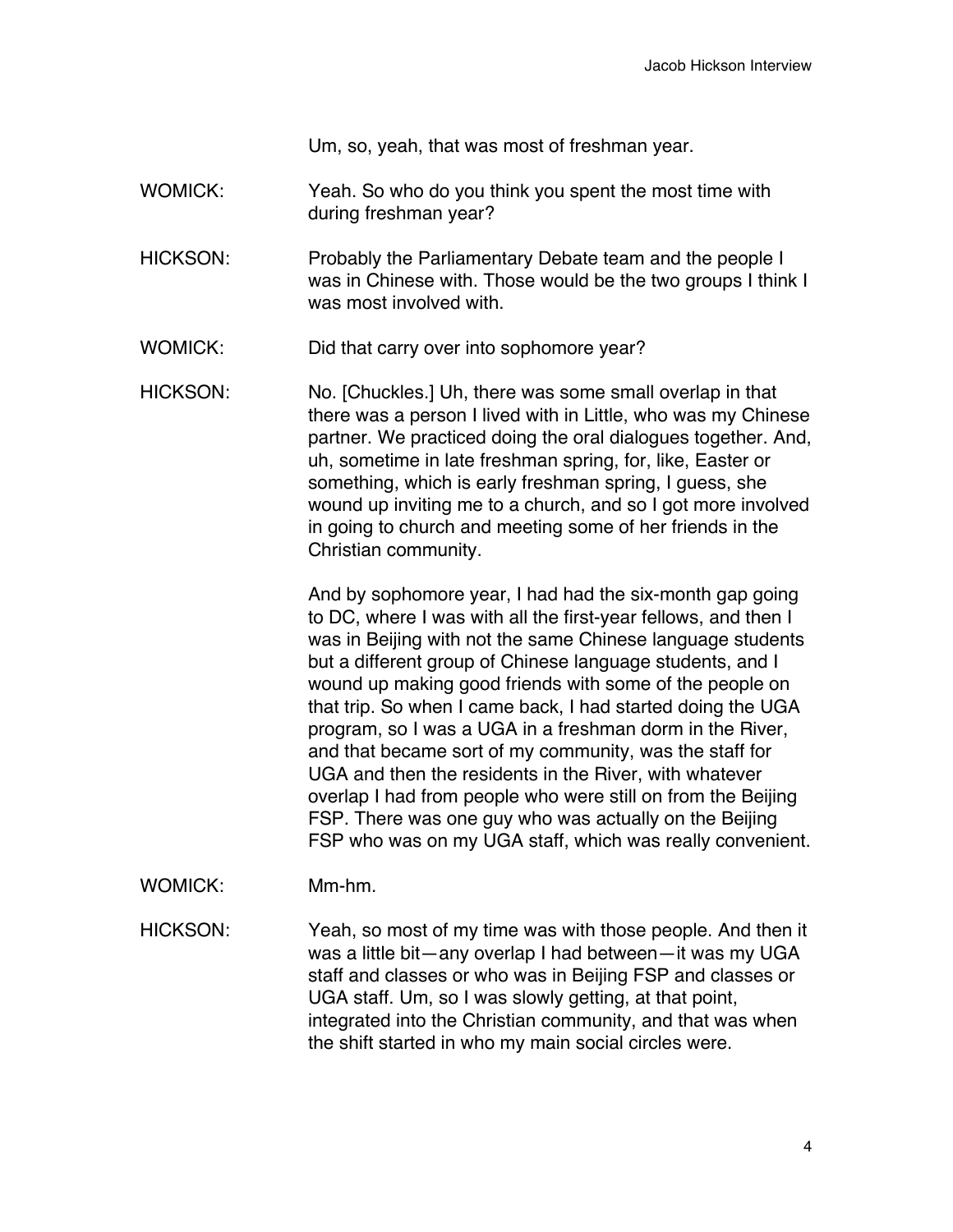WOMICK: Mm-hm. Do you want to talk about how that happened over the course of, I guess, sophomore year?

HICKSON: Yeah. I think it was mostly over the course of sophomore year. I think it started really late freshman year possibly, but I know I wound up going to what was then called Christian Impact for—I don't even remember why I was going to those meetings, just hanging out with some people I knew.

> I had some renewed sense of a desire to connect with spirituality, and in going to those meetings, I had committed to being on the music team, so now I had another thing that I was doing. So that was why I kept going. And sometimes I wouldn't go if I wasn't performing.

> But through that, I agreed to go on a spring break trip with Christian Impact —excuse me— to Panama City Beach, Florida, which is actually kind of a really funny story because originally we were going to go to Orlando because I could help homeless kids. So, as I mentioned, I developed this interest in poverty and children and education, so helping homeless kids was, like, the perfect feel-good thing for me to do for my spring break. And I didn't get into the other spring break programs because I was applying from Beijing, which doesn't work out very well, apparently.

WOMICK: [Chuckles.]

HICKSON: And so I was excited that I was going to go to that, and then last minute, we had to switch. So in doing that, I actually wound up probably creating closer bonds with the people on that trip, which included the staff of then Christian Impact, which is now known as "Cru," because they were Campus Crusade for Christ. And being involved with that staff and some of the students on that program, or on that trip, really changed my perspective on life more broadly, ah, and impacted the way that relationships had meaning, that meaning has meaning, what sort of I was going for at Dartmouth. Um, so that affected what I wanted to do with my time.

> So from that, I started hanging out with Christian Impact more intentionally. Um, I got hyper involved and started going to things like the Navigators meetings. I went to Agapé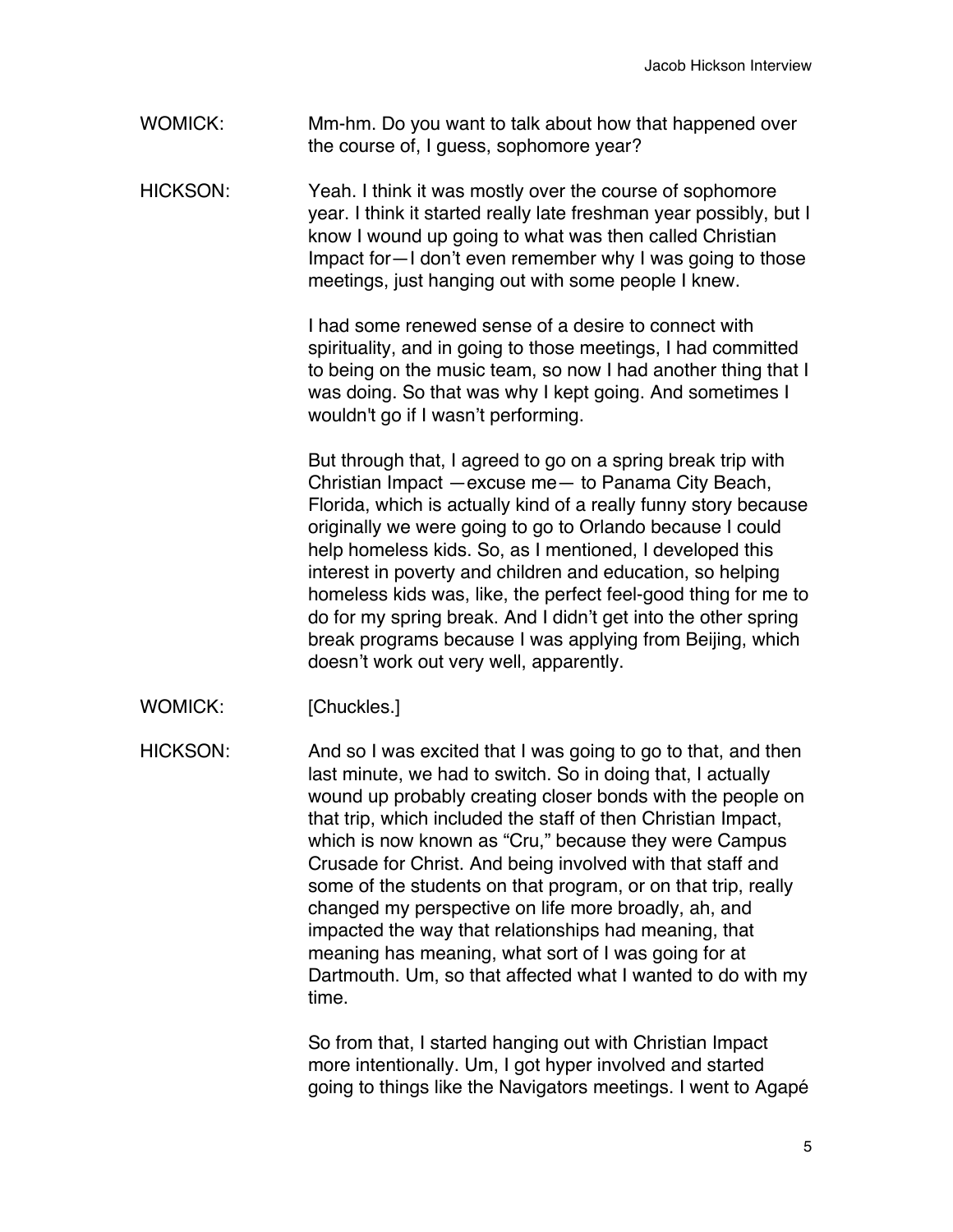meetings. Even though I'm not Asian, I definitely have some friends here and there and felt a strong tie to the Asian community since I've studied Chinese.

So I was just really involved in all the Christian communities at Dartmouth, trying to understand what that identity meant, what it meant to pursue that. So that transition happened mostly as a function of that spring break trip that tied me to that community and showed me what the meaning of the Gospel of grace was, which I have been slowly learning and internalizing for the last two and a half years.

WOMICK: So then moving into junior year.

HICKSON: So by junior year, I was pretty solid that I wanted to have a foundation in the Christian community but as well to interact with first-years through the residential education program. That was a really easy way for me to make connections because I'm not a particularly social person, so being forced to do it through my job gave me the convenient outlet for meeting '16s—or, '15s then,'16s this year. '14s the first year that I was there, and getting a chance to have a staff with support, where I can talk about some more meaningful things. The dialogues that I had in ORL were probably what kept me there on staff meetings.

> Living in the substance-free communities as a UGA was also really convenient because you can have really cool conversations with people who are living very intentionally about not wanting to engage in self-destructive behavior, for the most part. And so that was what junior year was about.

> So I had some ties that I met during sophomore summer that I kept over, which—I think it was during sophomore summer when I met my present wife, so I started hanging out with her and some of her friends, which included the friend group that I had met freshman year in my dorm, in practicing Chinese. So there was some overlap there.

> And, yeah, mostly as a function of that, I got more involved in the leadership of Christian Impact in trying to stay with that community.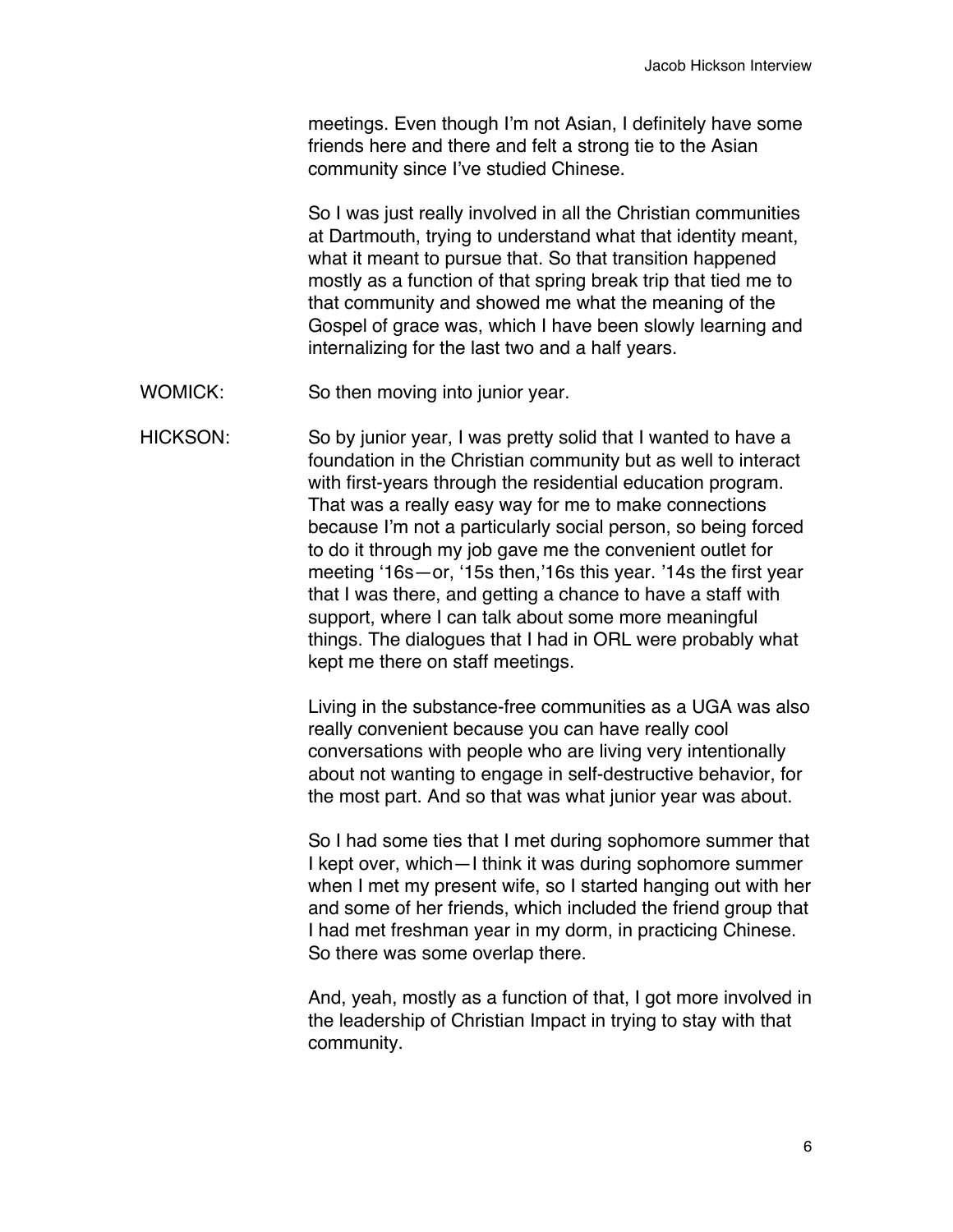During sophomore summer, I lived in the Chinese Language House and met a few girls there who I was really close with and was then friends with in the fall, and, carrying over, I'm still friends with most of them. So that's sort of how my social circles were looking junior year, although I had the winter off, so I had to switch floors and switch staffs, which was kind of stressful and frustrating, probably exacerbated by the fact that when I came back, I had started dating in the spring, so I felt like I had all these new transitions and everything was different. I had no continuity, having had that gap term in Nashville at a charter school.

Um, so yeah – that's the social aspect, at least.

WOMICK: Yeah. And then senior year.

HICKSON: Senior year I was continuing with sort of the trends that I had started late freshman year and sophomore year, where I was involved in ORL, so I was still doing the residential education program. I committed to do the pilot, which was the Academic- or, the Advising 360 pilot, which is academic advising. And because of that, I no longer was placed in a sub-free community, which was a new experience for me as a UGA. And my wife contends that because I had a negative outlook about what that community was going to be like, it became really hard for me, whereas from my experience, it was, *This could potentially be really hard,* and then it wound up being a really challenging community.

> So the interactions I had with my residents, the first-years, was a lot different than it had been in the past. I was not close with any of them, which in the past I had been pretty close with some of them. So that experience was really different.

But my staff, on the other hand—I had the closest staff relationship that I ever had, so we were really a cohesive group in the ORL community, to be able to talk about what is the importance of community, what does it mean to live intentionally? And by this point I was really involved in leadership with Cru, so I was thinking about how to care for people, have relational connections that are focused on showing grace and showing love and being patient and caring in communicating relational connections that most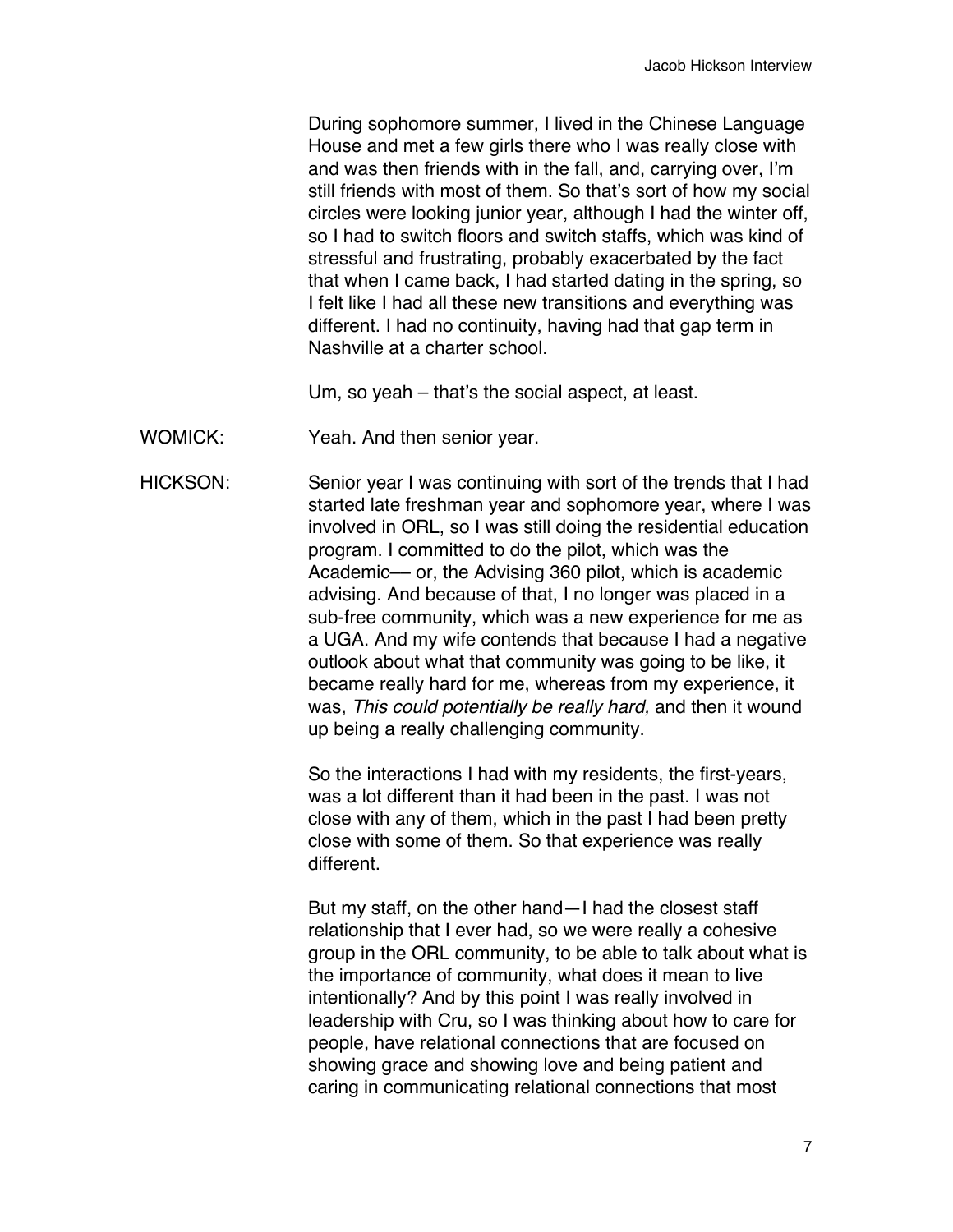people don't get and that could only exist in a context of grace and forgiveness and all the things that are espoused by the Christian tradition.

So that was sort of what I was focused on, was reaching out to the people that I had known and then reaching out to people I didn't know to try and make more connections, which I've always found really hard, is actually making new connections after the fall term, particularly. People usually get pretty entrenched, and they get really busy, so I noticed in my own experience it's a function of time. Freshman year, I felt I had all the time in the world to do all the things.

By sophomore year, when I had a UGA position, I was really bogged down in, like, *I have to get things done.* My classes started to have more value or more weight in terms of "you need this to graduate" or "you need this if you want to commit to a major." So there was more—it seemed like there was more academic pressure as a function of time, and that just meant more isolation away from other people and focused on "studying," quote-unquote.

And so I think I've noticed a lot of people fall into that, where they want to be invested in their academics or invested in their projects, extracurricular activities, which I totally was as well. And I know that I've done this to other people, where it's, like, "Well, no, I can't really hang out. I'm really busy doing this thing." So I found it really hard to engage with people and make new relationships on that level.

But trying to get into the circles that are easy for me to form was basically how I made my social connections, so wherever—like, I had a job, that was where some of my social connections were, or if I was really invested in the mission of the community, that was where my social connections were. And sometimes it's really hard to even make meaningful relationships within that. So there's only, like, two or three people that I really wind up being connected with.

WOMICK: Mm-hm. Were there any points during your time here that you felt like you didn't fit in?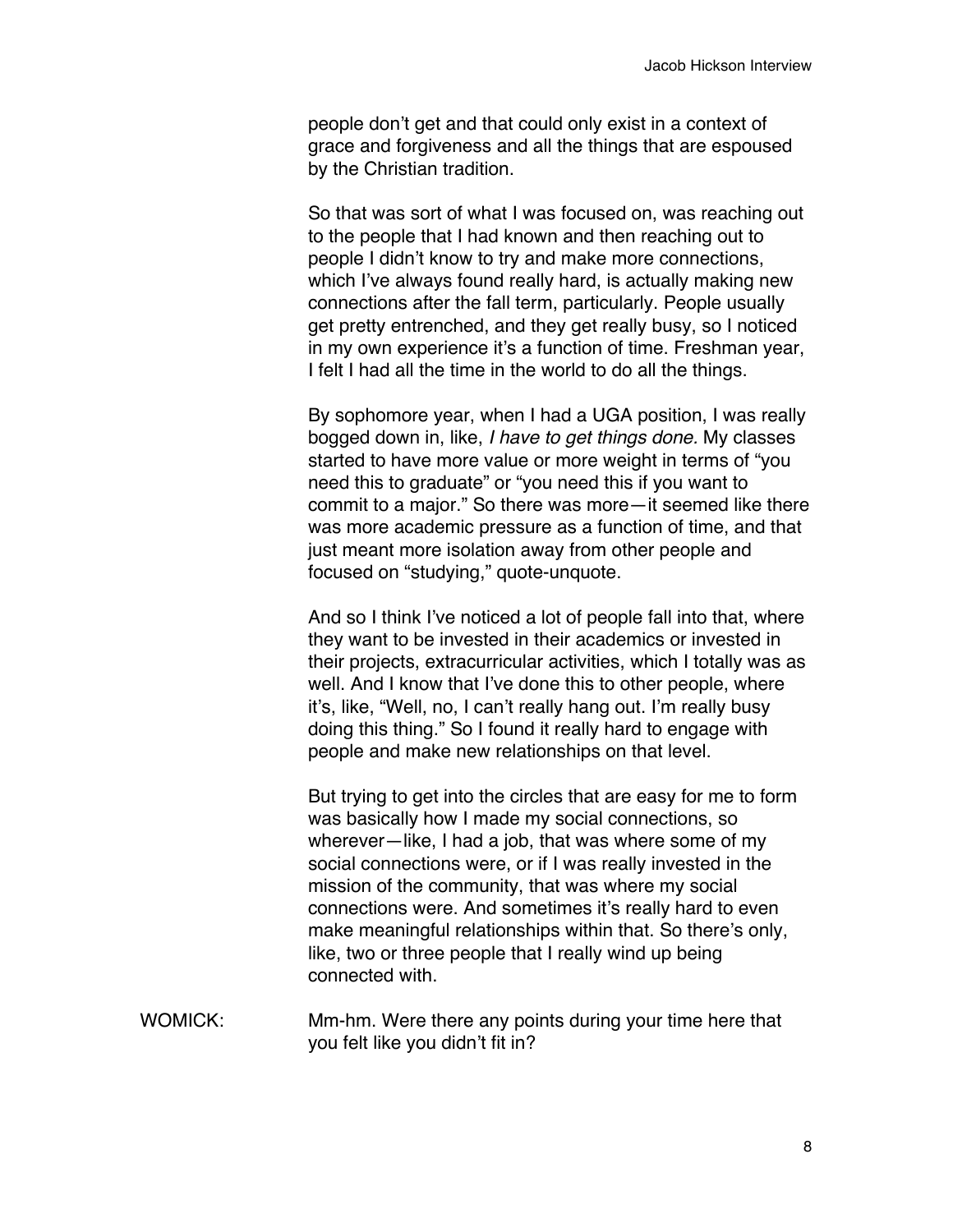HICKSON: There's been lots of points in various contexts when I felt like I didn't fit in, sometimes to the community more broadly, so being a Dartmouth student; sometimes in a more specific community. So, for instance, when I came in here, I thought that I could do anything because now I'm at this Ivy League school, which no one else from my high school had ever done, no one else from my family had ever done, so I was, like, *Well, I can do anything.*

> So I applied for, like, the jazz band. And, like, you're not actually the best musician anymore, which is something I wasn't used to because I was the best musician in high school. So that was somewhat disheartening. I didn't get onto the newspaper. I was like, aw—I thought I was a really good writer, so now I don't have that connection. But then I found other things that I was able to do, so there were times when I felt like an outsider in terms of my ability to, like, be the best, which is something that I had maybe imputed on other people, that, like, everyone is the best and whatever they do, they'll succeed at. So when I don't succeed, I don't fit in. Like, I'm not like everybody else.

So I think I felt that a little bit freshman year, until I started succeeding at things, and, like, *Oh, right, I do fit in.* I got the First-Year Fellows Program, I learned the Chinese language, I was doing really well in my classes freshman year, so I started to feel more like I did belong in that sense.

And living in a sub-free community, I definitely felt like I belonged in the sense that there was at least some pocket of people who didn't think that socializing meant drinking. I think my motivations for that were really wrong at the time, but that's probably a different question.

But there are a lot of times when I look at sort of: What does it mean to be a Dartmouth student? What does a Dartmouth life look like? Okay, current students—and it seems like a lot of it is more social than "I am"—um, so all of that is, like, spending more time with people than I often get to. So I oftentimes feel kind of left out and that I'm not as connected as I'd like to be. For instance, I set foot in a sorority *once* because my friend had her mom over, and she cooked lunch. That was my Greek experience.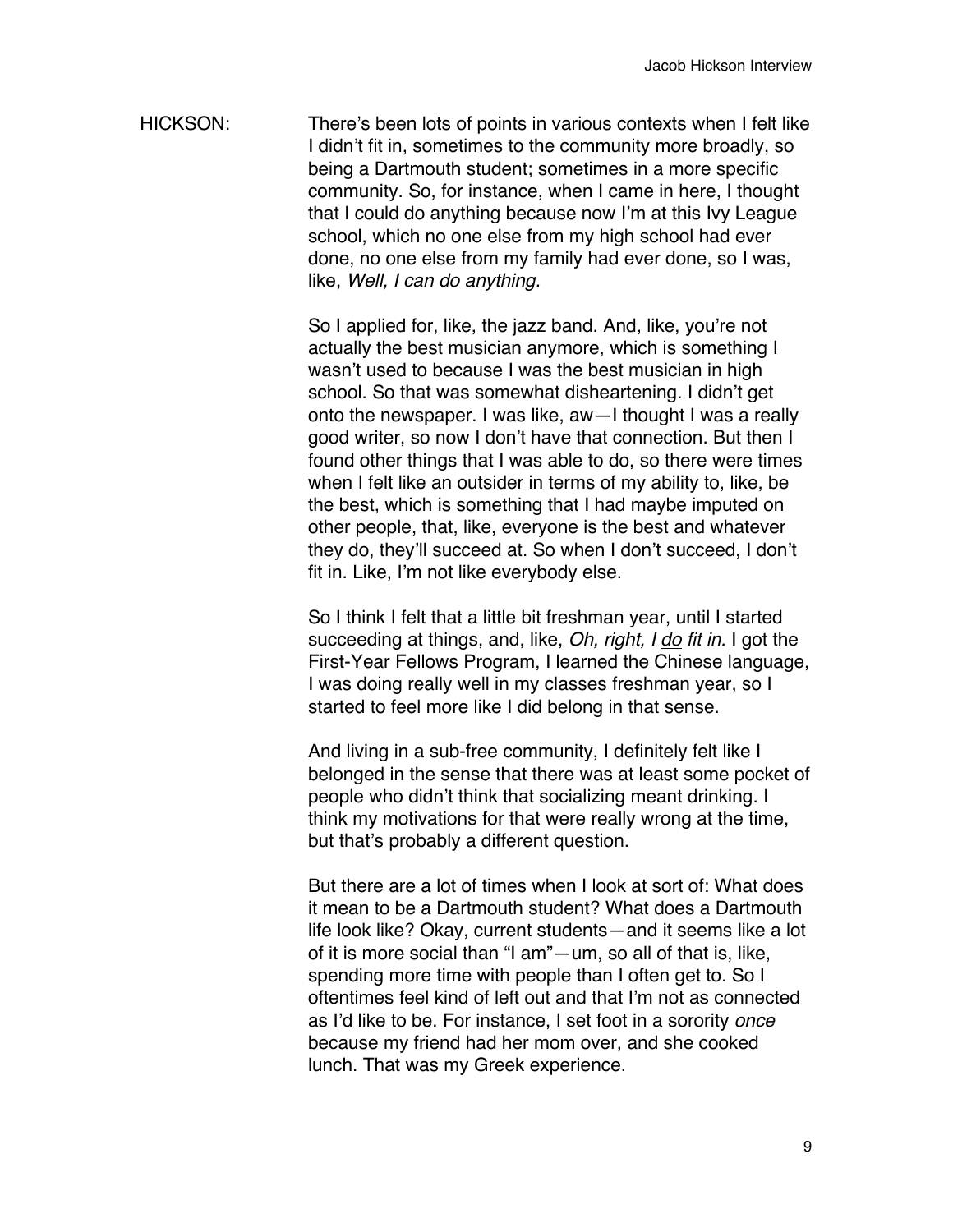WOMICK: [Chuckles.]

HICKSON: Um, I think one other time someone said, "Say hi to someone," so I stopped into a house. So, like, I have no real connection to the Greek community, which does in some ways make me seem left out because I look at all statistics, like, 60 or 70 percent of all people are affiliated on campus, or that's where most of the social scene is. So there is some degree of separation in terms of that. So I do feel somewhat like an outsider, like I am the 30 percent who's not involved in that. But I feel like that 30 percent is big enough that I don't feel excluded. So I didn't necessarily feel isolated like that.

> Once I became a Christian at Dartmouth, that definitely changed the dynamic a little bit. As a Christian, it does feel more like an outside perspective because everyone is always talking about, like, this very narrowly-tailored view of pluralistic relativism and they're defining that as truth and all other truth claims are not relevant. So it's something—the academic studying, when you hear all of these, like, things that are posited as fact that may or may not align with the things that I believe or can refute as fact that does seem different.

And then in the way that people live their lives or assume their outlook on life. They approach life with a different philosophy. It does seem like I am in the minority and kind of an outsider from that. But, again, there being a pretty solid Christian community, there is an inside to feel not completely isolated from. But it does at times feel like there is some isolation from specific communities, from the broader community.

And I think the most outsider experience I had was as a UGA on a non-substance-free floor, because just the way that even in floor meetings, when we would talk about alcohol, I would cite things from a policy perspective and get told that I was being really judgmental, which to me was really hurtful, and that was the most excluded I ever felt because I was, for all intents and purposes, doing the right thing. Like, this is my job. Is to tell you—like, your underage drinking is not legal. Um, beyond that, it's not healthy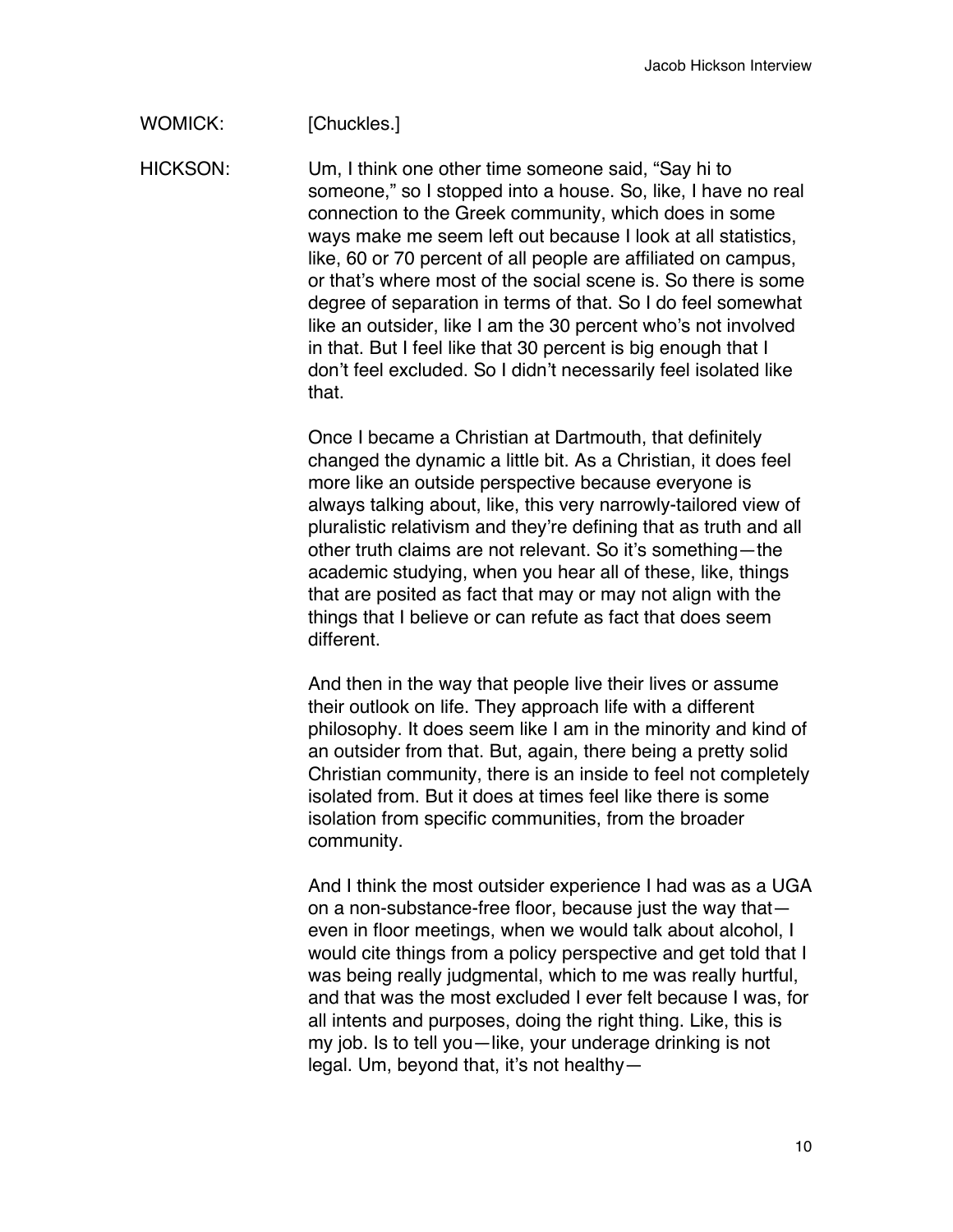WOMICK: It's just a fact. [Chuckles.]

- HICKSON: Yeah. So, that's a fact. And then drinking is not healthy. There's lots of research that shows that that's a fact. It's not the best way to have community. I don't know. There's probably research that shows that, and there's at least anecdotal evidence that shows that. But then being challenged on that, being, like, "No, drinking is part of the college experience. You don't know what you're talking about. You're being really judgmental." I think part of that was having the Christian identity being imputed on me as, "because you're a Christian, you're really judgmental. Therefore your opinions about drinking policy are invalid." So that was probably the most outsider that I felt, being interacting with the rest of the community that I had been so isolated in.
- WOMICK: So would you say that there is such a thing as a cohesive Dartmouth community? And if so, who is a part of that?
- HICKSON: I would say probably not. I would say you could artificially construct one based on whether or not you're a student or faculty or alumni of Dartmouth. You could call that a Dartmouth community in the sense that we all have some tie to Dartmouth. The degree of interaction within that community does not seem to me to reflect a true, cohesive community.

I feel like the Dartmouth community consists more of several smaller communities that may or may not gel well together. And I think a microcosm of this is actually in the Christian community at Dartmouth. So you'd think, *Oh, there's a Christian community. That must be a cohesive entity*, which is just not the case. There are different fellowships and groups that have isolated themselves. It's, like, "We're *this* community within the broader community. We might have some degree of interaction, but not really a cohesive, frequent degree of interaction."

So I had this, uh, conversation with a resident one time, who was talking—I was talking to them about their perception of community at Dartmouth, and they said things like, "Yeah, I have lots of friends at Dartmouth. There's people I can hang out with. I think I have a good sense of community," which to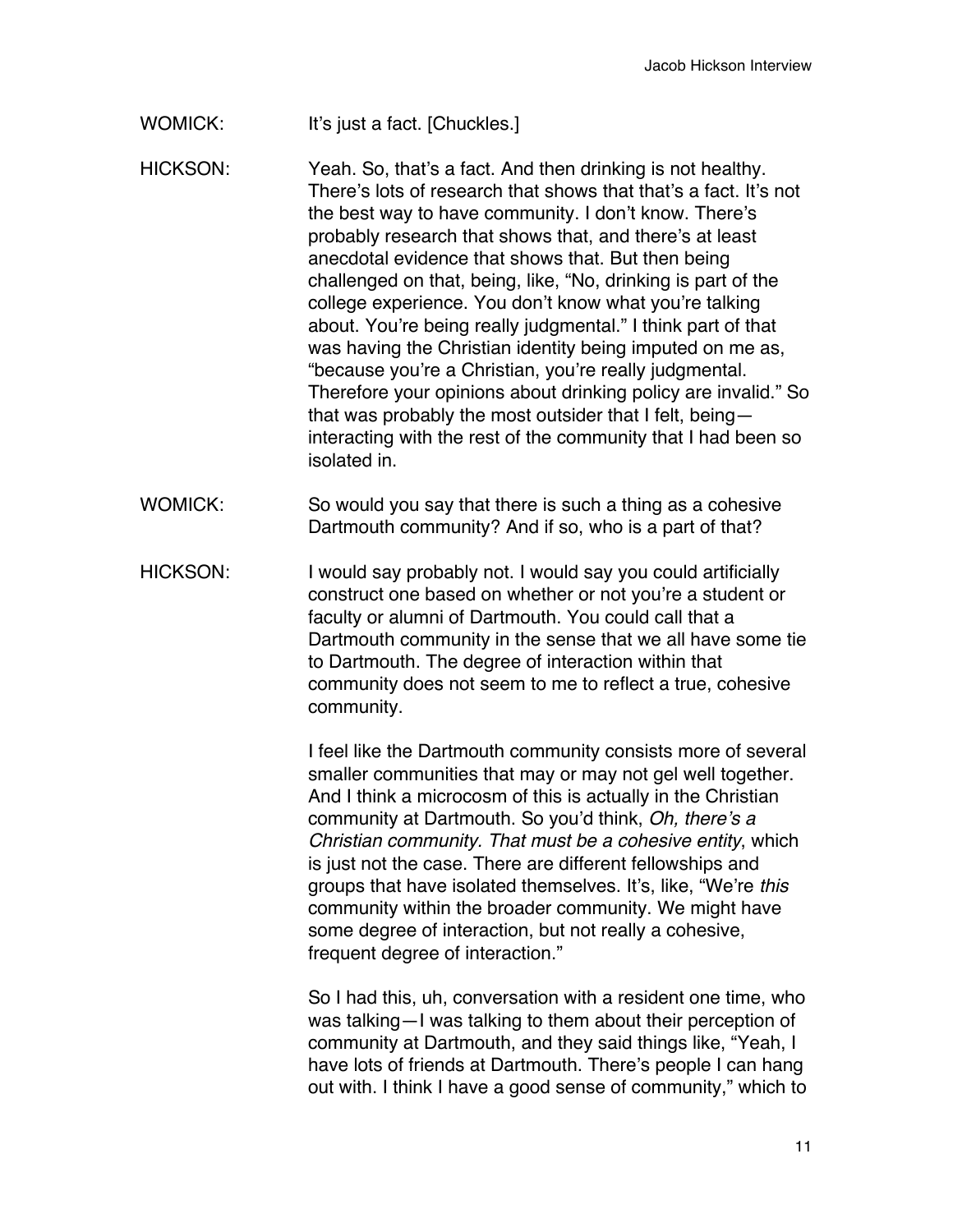me says, "I have some friends," which is vastly different from a sense of community because I think—I think the sense that Dartmouth has a diverse population is probably true, people with different perspectives, backgrounds, ethnicities, religions. All kinds of things are different, but they don't necessarily unite under, like, interacting around those differences.

So I think there's uh, there's certainly fragmentation within the broader community, which I think is an artificial construct in the context of Dartmouth. There are certainly smaller communities that are certainly, like, overlaid on—we all live in the same space as students, and we all act in the same academic circle, so between students and faculty, you know, the same alma mater affiliation, so all of the alumni connecting in—so I think that that does exist in a sense, but it's not necessarily a meaningful community.

- WOMICK: So when, during your time at Dartmouth, have you felt like you really did belong here?
- HICKSON: Uh, so, like, as a function of when in time, along the timeline did I feel like I belonged, or, like, specific instances? Or like, right now, I feel like I belong.
- WOMICK: Both. Either.

HICKSON: Okay. I think probably throughout freshman year I was in and out of feeling like I belonged at Dartmouth. Once I saw that I was performing well in school and I had some social interaction, I felt like I belonged, although I think freshman year I did feel really socially isolated because I was not involved in the Greek scene and I had not yet connected with the Christian community. So I was sort of this weird outsider who didn't really like to talk to people, didn't like to participate in the social events that were around me. But I think I still had, you know, two or three friends who I could at least stay connected with, and I was invested more in my own success and my own participation in programs. So I think that tied me to the institution of Dartmouth, and I felt like I belonged there.

> I think by—when I was in… DC that freshman summer, I definitely didn't belong to the community of first-year fellows because that was largely focused—the social life of the first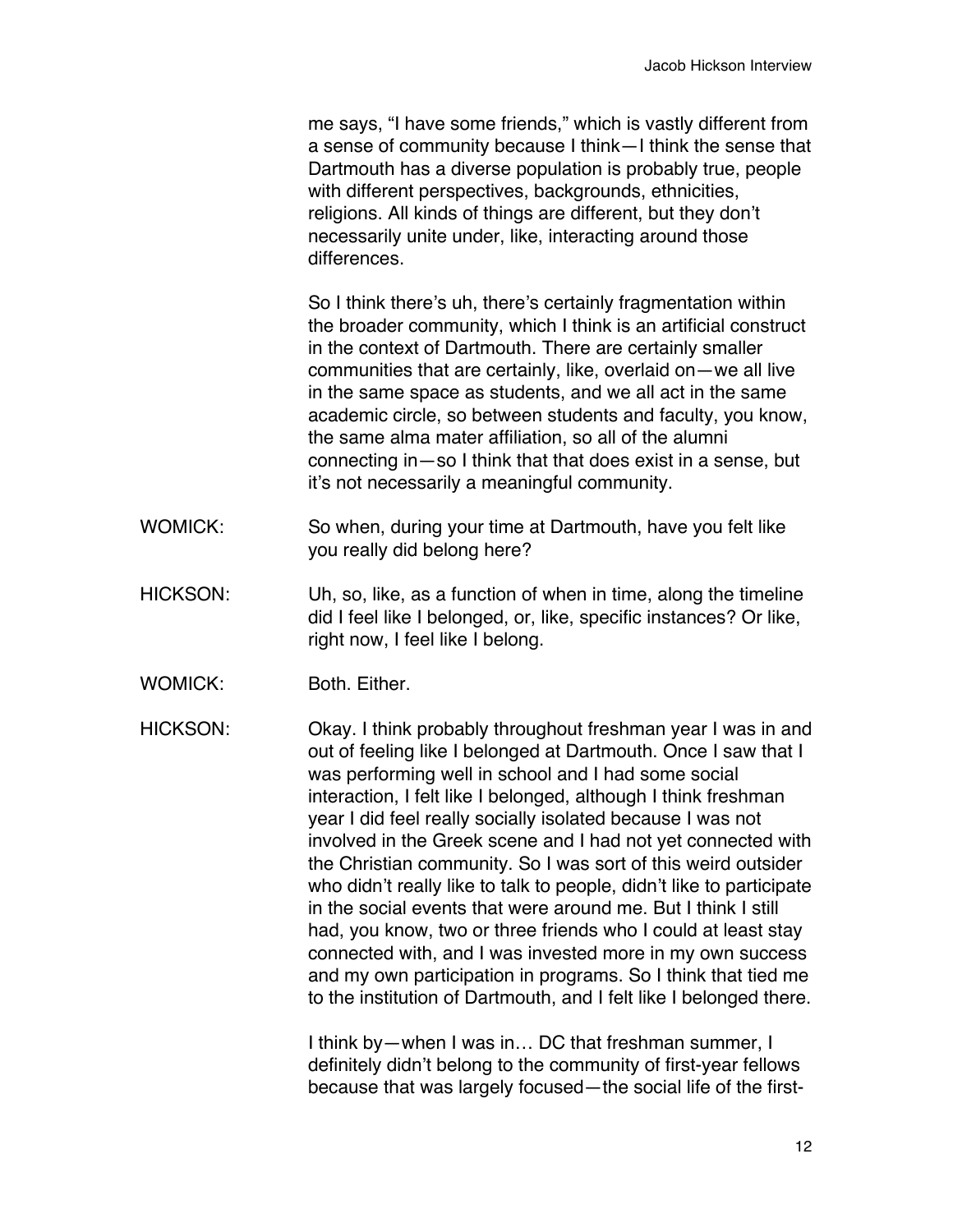year fellows is largely centered around drinking at night, so I just didn't—I opted out and didn't participate, so I felt pretty isolated then.

In Beijing I had sort of a similar thing. I only had, like, two or three friends who I connected with, that we didn't feel like drinking was the most important part of the social life. So the three of us got really pretty close, and everyone else sort of separated, and I started to realize that like, there is this social disconnect between me and the rest of—or the majority of Dartmouth. So I definitely felt that a lot.

But once I got involved in Christian Impact and the Christian community, I think I started to feel a lot more connected, at least in the sense that there was the staff who was really invested in my relationship with Christ and molding me as a leader, and there were some of the peers that I was working with and interacting with that we were really connected.

But even after that, there was sort of this—everyone's pursuing their own goals, and I think that isolates people a lot. And I do feel sort of disconnected from people as individuals oftentimes, and from particular groups.

So I think the most inclusive points in my time at Dartmouth have been academically to the institution and then, with the spiritual affinity, to the Christian community. I think the other one that's more successful is in the residential education staff. I think I felt really included and connected in those staff contexts because there were people who were really intentional about having more lofty conversations or more broad conversations about things that are meaningful, so I think anytime I was able to talk about meaning and purpose, that was when I felt most connected.

I think I felt that a little during parliamentary debate because you get to argue about, like, "What is meaningful, what's valid, what's useful?" And those are the parts that I thought were interesting. But then I realized that I hated the politics of the debate circuit and didn't really want to invest my time in it, which is why I disconnected from that community.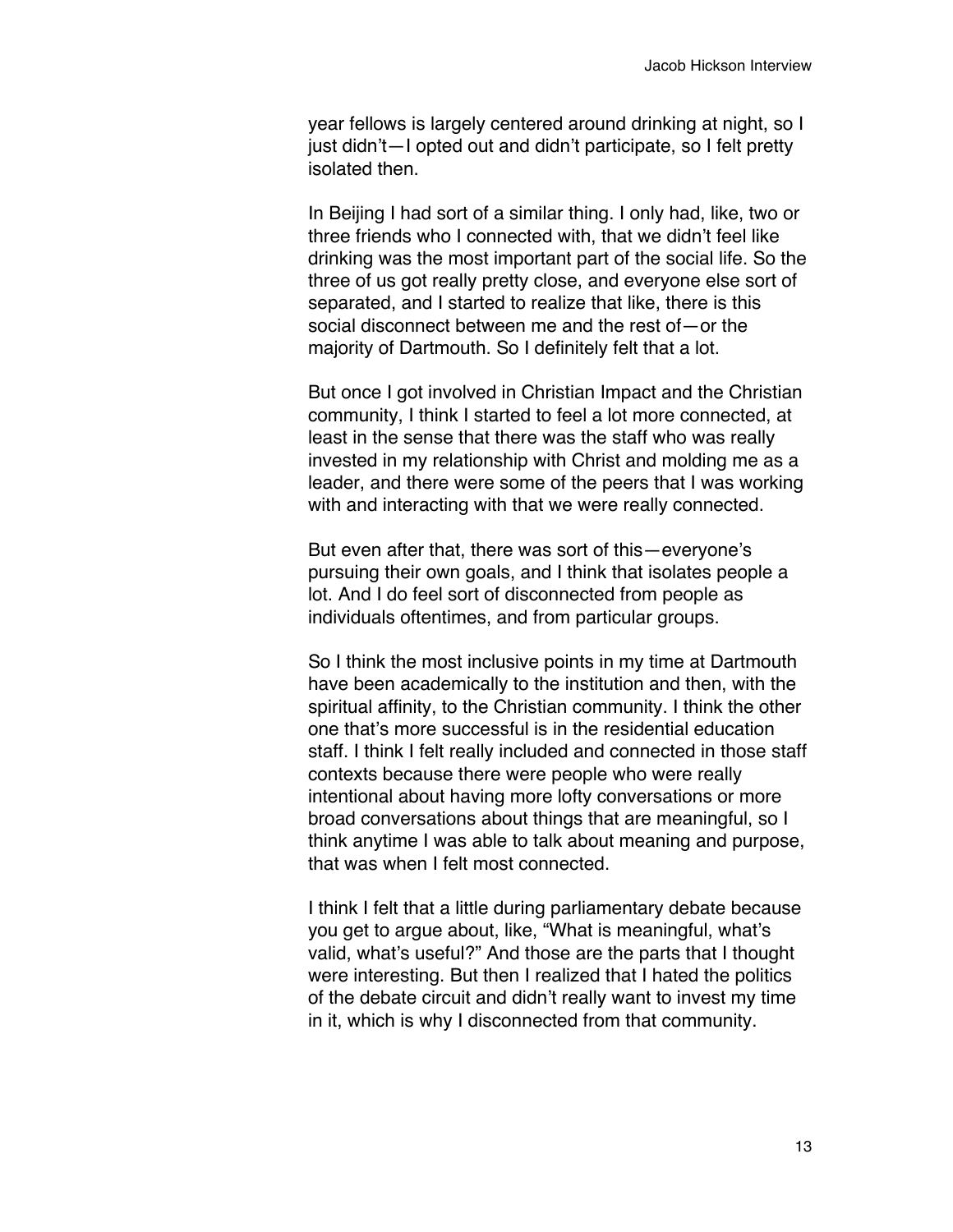But, yeah, anytime when I've been able to meaningfully engage with people about goals, meaning, purpose, I've definitely been the most connected or inclusive feeling.

- WOMICK: Do you think there are any people who have an easier time fitting in at Dartmouth?
- HICKSON: That's probably a really difficult question to assess. I think it would depend on how you measure ease of connection or ease of fitting in. So I bet the people who isolate into a specific community and don't really care about interacting with the broader community probably fit in pretty well. I think the people who are really social and don't mind slipping between communities and can find some connection where they can spend their time probably fit in fairly well, as long as there is the sense of, like, connecting with other people.

So… the degree to which it's true that they feel more connected than me, I don't necessarily know, based on their own personal perceptions, but it would seem to me that there's probably some people who are more isolated in a certain community that feel connected within that small circle, and then there are some people who just have a greater proclivity for extroversion or for social interaction, who probably might feel more connected just by nature of their personality.

WOMICK: Okay.

Do you want to talk about how you met your wife and what that's been like here?

HICKSON: Sure. I technically first met my wife freshman year. We both lived in Little, and I didn't know her very well then, but I was really good friends with one of her friends. We were the Chinese dialogue partners. And through getting connected with her and then getting connected to a local church and the Christian community here at Dartmouth, that was when I started being in the same social circles as my wife.

> We actually then met again sophomore winter, in a class about education politics and policy, and we started having a little bit more interaction because I recognized her. Then she was off in the spring, and when we came back for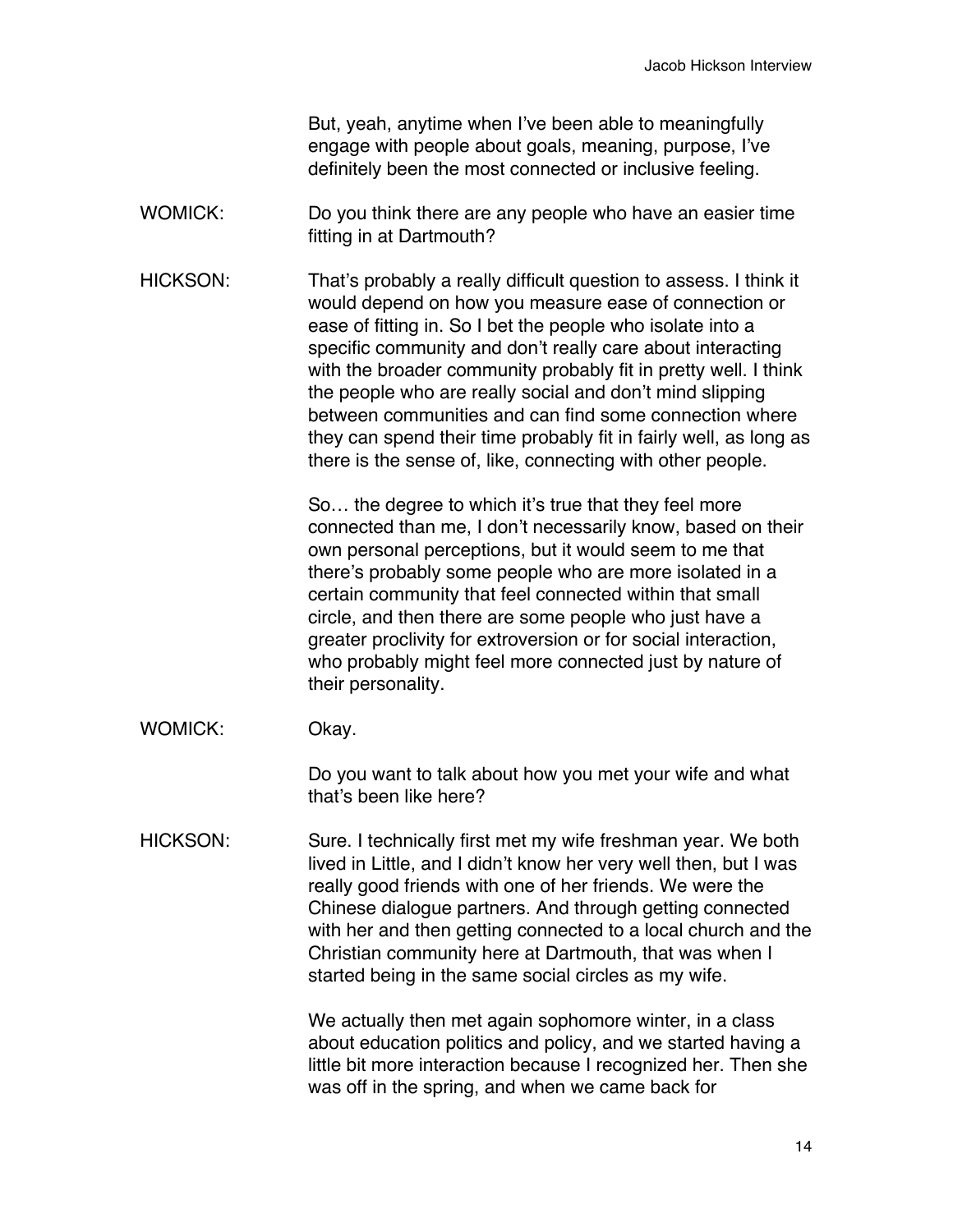sophomore summer, we were both involved in the Summer Christian Fellowship, and it was through that that I got to meet her. We were both involved in kind of the planning and administrative leadership components of that. We went to Boston as a group, and she was there, so I got to hang out with her then, so I got to meet her and hang out with her.

There's the Edgerton Episcopal House on School Street that—she lived in 19 School, which is just across the street, so she was there all the time, and I had a friend who was well, I had a friend whose girlfriend lived at the Edge, so I spent a lot of time with him, and so there was a lot of interaction there. So that's how we—that's how we got to know each other.

Then in the fall I started going to the Navigators, which is another Christian fellowship that she had been involved in a little bit as well. And we connected there, and the two introverts that we are connected mostly over Facebook, where we didn't have to actually, like, be face to face. Uh, we were able to type-chat with each other, which is far easier because writing is a much easier means of communication for me.

And through that, we got to know each other a little bit. By the winter, we had decided that we liked each other and were willing to try a dating relationship in the spring. And approaching it from our perspective, uh, from the perspective that we had, only a year and a half where we'd be in the same space guaranteed, we thought if we're going to date, it's got to be with some kind of purpose, and it can't be just for fun or frivolous, because that sort of violates how we view relationships in general, based on our Christian perspective. So our intention was we're going to try dating to see whether or not we think we would actually want to get married.

So that was how we approached it. And we had the spring to start that process. We were really involved with Cru staff, who helped us to think through what it would mean to date intentionally, what it means to care for another person, um, to view someone as more important than yourself, to be humble, to, um, really imitate that Christ gave his life for the people that he loved, in the same way to give your life to someone that you love, and to view dating as a way of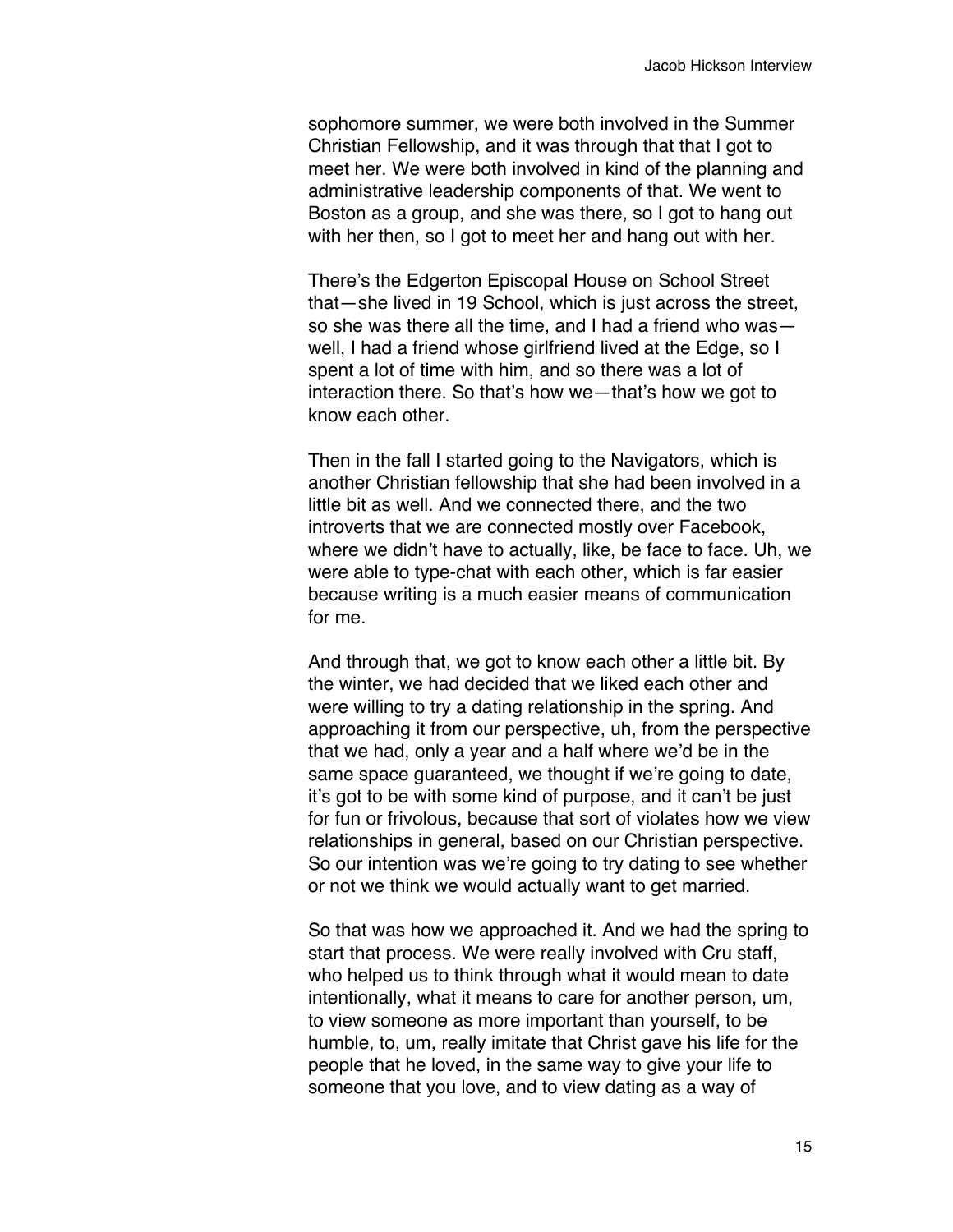practicing that, to get to know someone and know how to love them and then be able to apply that to other people.

So that was the view that we had, and the way that we were going to tell if we were going to get married or not was if we could commit to doing that for our lives together. So there's some degree of, like, do our personalities fit well, do we think we could live with each other forever, do we enjoy each other's company, so that was a part of it that we just kind of assumed and kind of figured out that we did connect on those levels.

So then it became more of this logistical question of, like, can we, like, actually *be* together forever, because I'm going to try and do things like Teach for America, I might want to go to China for something at some point because I have some connection there, and she just kind of wants to do whatever. She's not really that invested in that specific career. So she mostly just wants to be with someone who she can trust and who she can have a family with, that was her goal.

So we had to check and see if our life goals were compatible, if we thought that we could legitimately follow Christ together and grow together, knowing that we're going to spend our lives doing that.

So by—probably by the end of spring, I was just, like, *I'm gonna commit to this because that's the person that I am.* I took a strong—not strong—the Strengths Quest finder, did my personality thing. One of them is responsibility, which they describe as feeling guilty really easily and committing to things as a result of it.

So part of my personality is if I commit to something, I'll feel really bad if I don't stay with it, so I was really committed to her, and based on what I had been learning about, uh, Christian values, she didn't have to be the perfect person because there is no perfect person, and it would be—I would feel really bad if I viewed romance as some kind of consumer process, like, *Can I find the best partner for me, uh, based on my preferences?*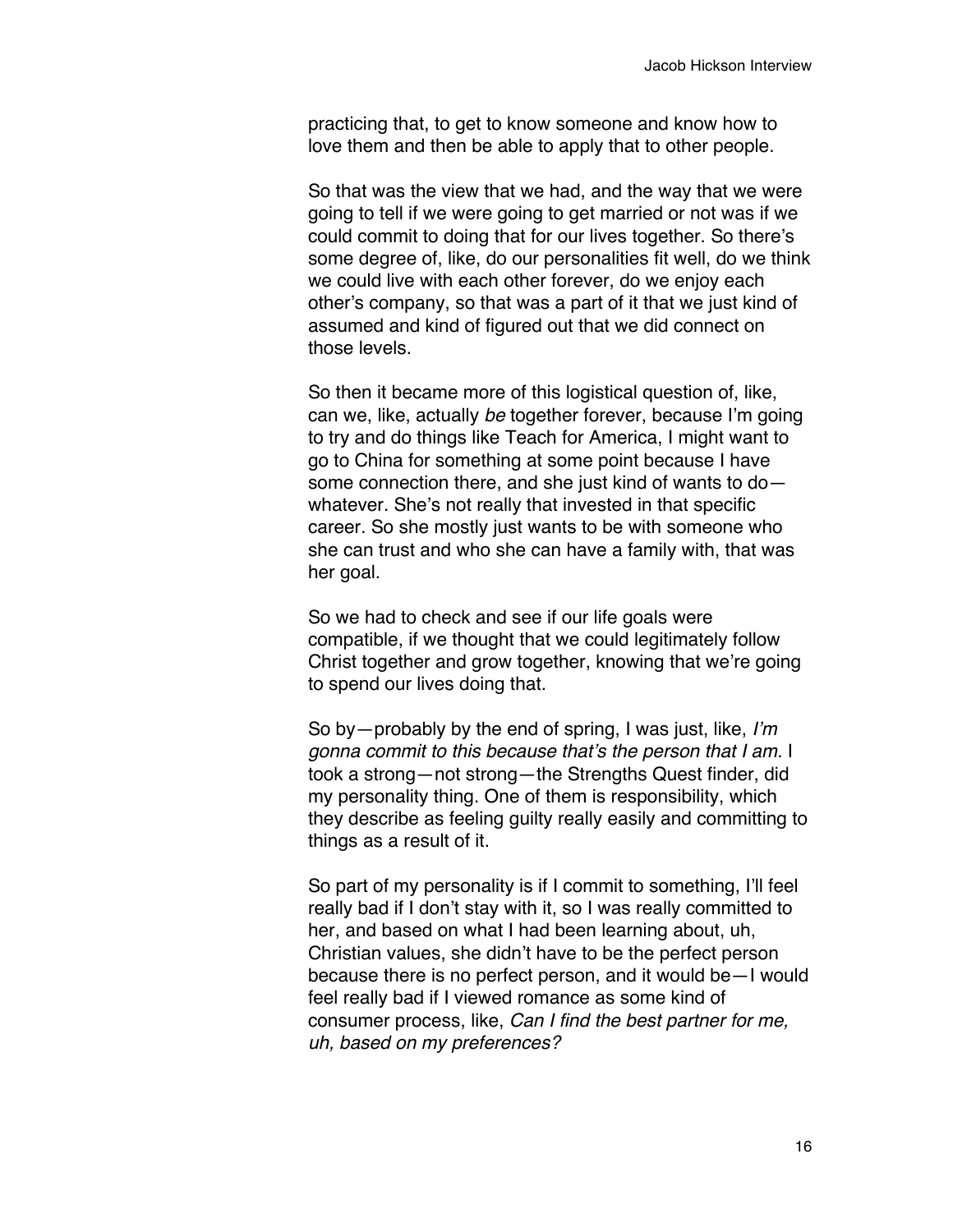And so I was trying to approach it from a *Can I be the best partner to this person based on her needs and my willingness to serve her?* So by the end of the summer and into the fall I had been asking myself that question, and it was definitely a difficult question at some points, but um, maybe as a function of my personality, uh, as a function of my desire to really care for someone, I decided to commit to that, so that's when I proposed to her, in Rollins Chapel, which was really embarrassing because I sang a song I couldn't remember the words to.

WOMICK: [Chuckles.]

HICKSON: And it's caught on tape, but you can't hear the audio, which is fortunate.

WOMICK: [Laughs.]

HICKSON: And then the plan was we were going to try to get married after graduation, like responsible people. And then I got accepted to TFA, and my placement would have me go before commencement. So our options were, we could wait for me to finish some part of TFA; we could meet up later, but that would require her to be with her family doing nothing in particular and we'd be separated. We'd already done a term long distance that we didn't really enjoy. She'd had a relationship in the past that was long distance that she found really difficult. So we didn't really want to do that. And then she didn't know where she was going, so it would be really helpful if we could commit and she would know whether or not that she would come with me, to be with *me*, or if she should find something else, to do something else because there's not necessarily anything specific for her to do in Oklahoma, so she might have gone anywhere else to do some other program. She might have gone to India because she wanted to work with, like, orphans in India. So we needed to know these kinds of things soon.

> So we decided that it was not a good idea to wait, since our life goals were kind of—hers were kind of iffy and mine would keep me really busy for a while. So in order for us to feel like we had continuity in knowing each other, we decided that we wanted to do it sooner rather than later.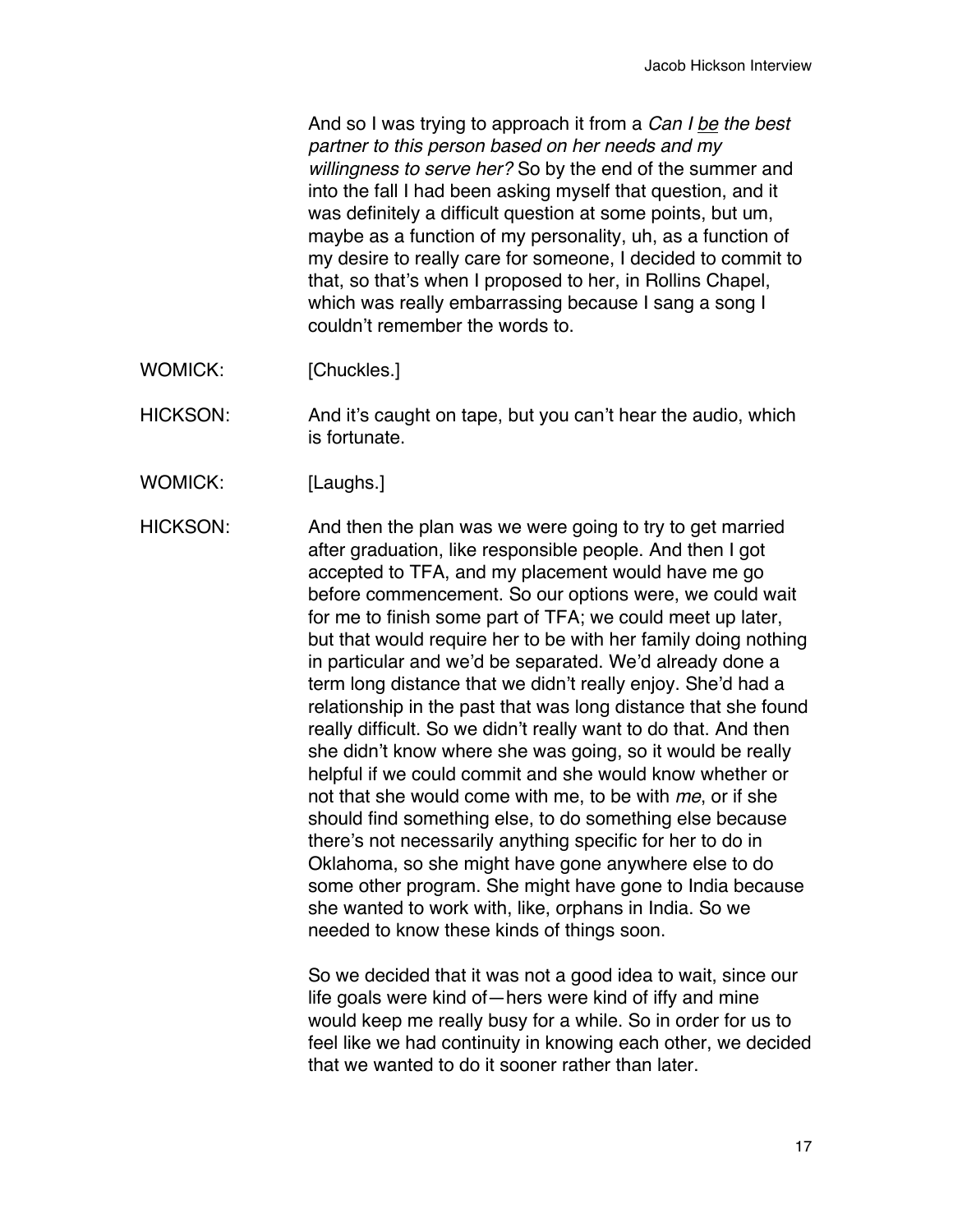So getting married in Tulsa didn't make any sense because no one would be there. Getting married at one of our homes wouldn't make any sense because all of our close friends that we met in the Christian community were here at Dartmouth. So we decided that we were going to do it during the winter period because—or during winter reading period so that we could have a term where we'd be in a community of people that we trusted, that we knew, that we would have some safety net when things started falling apart, that we could have some transition from college life to adult life.

So we decided that the best thing for us was going to be to be married here during the winter. Which was really unfortunate for our families because that's not really a convenient time for anyone to be anywhere, and not everyone can make it. But we went through it anyway because we knew it would be the best for our relationship and our marriage.

So now we've had—almost finished with our last term at Dartmouth and our first term as married people, and it's definitely been a completely different experience than anything I've had at Dartmouth. I think I've had this thought that relationships are really important, and I've wanted to make relationships really important, but something about the ethos at Dartmouth makes it really hard to do that because you're so focused on résumé building. You need to be a successful person, and part of that does not necessarily include having successful relationships.

This term, we have—my wife and I have very different perspectives on what it means to be successful, what it means to participate in academics, what the value of our degrees are, and living together and taking the same classes, even, has been really challenging in those values conflicting. But it has been incredible to have a daily forum for engaging in relational connectedness for engaging in being humble, for receiving grace, giving grace and forgiving someone who sometimes genuinely hurts you or sometimes accidentally hurts you, or there's just misperceptions and miscommunications, and being able to start to uh, learn my own flaws and my own imperfections, uh, as they affect another person who I'm with daily. So learning that has been probably—like, this term has probably been the most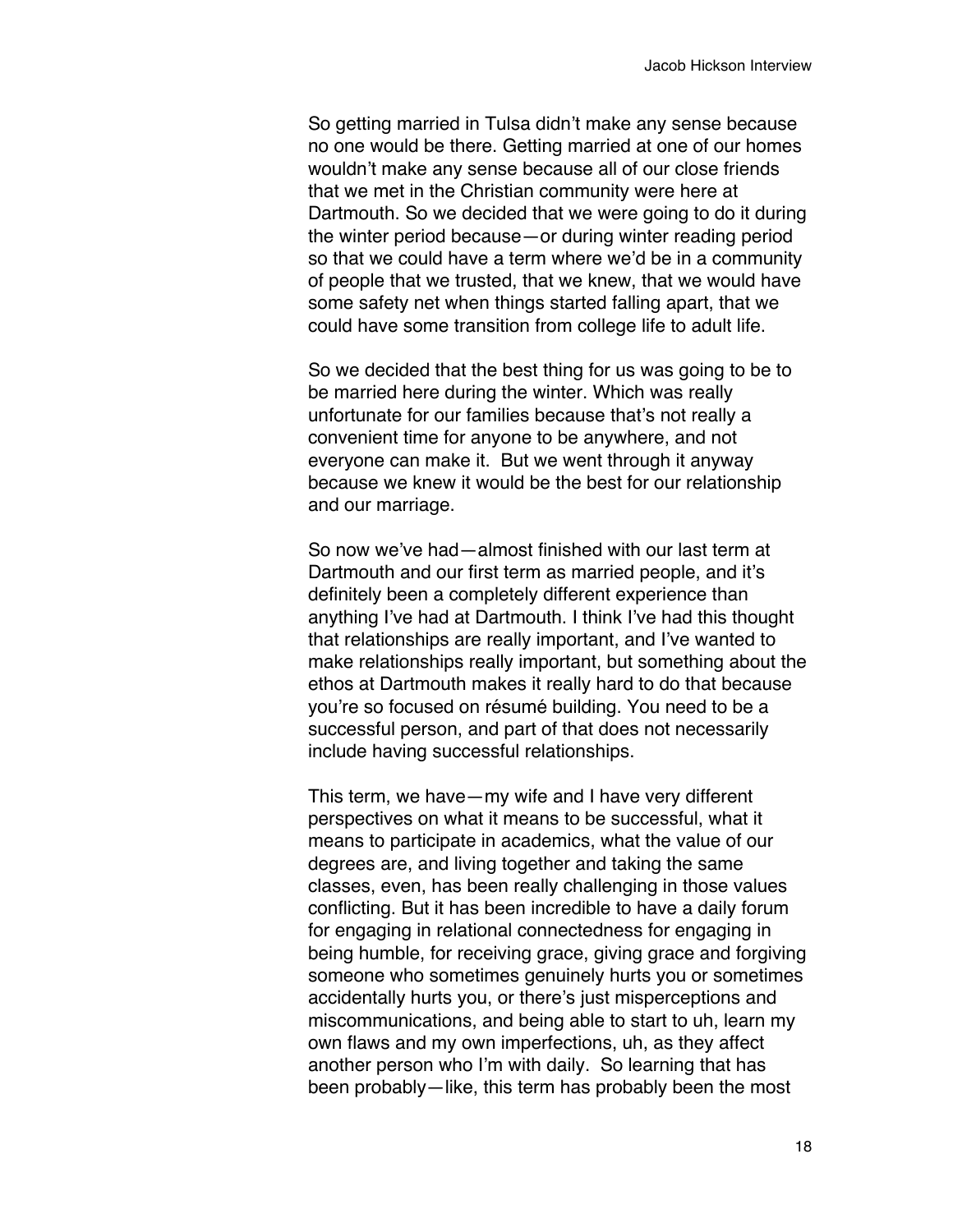socially rewarding or most personally rewarding in terms of learning what relationships mean, learning what, like, the value of life is, um, even learning—

So in the Christian tradition, marriage is actually a symbol for how Jesus loved the church, so loved the people that he died for the people that believed in him. And learning that so being able to see, like, how is that a symbol, what is the significance of that, living with someone and having to, like, die little deaths daily is what one of my friends told me about it—in that you don't always get things your way; you have to sometimes admit that the other person has hurt you, but you don't want to do that because you want them to be perfect. You want them to be the person that is constant and solid in your life, that you can rely on. And so when they make mistakes, you don't want to admit that. But having to do that and having to tell them to communicate those problems is more challenging than probably anything else I've had to do but definitely more rewarding, so that's been the marriage experience so far.

- WOMICK: Looking ahead, how do you see yourself being involved with Dartmouth after graduation?
- HICKSON: Immediately, I'll probably be incredibly disconnected with Dartmouth. I'm going to be doing Teach for America, so I've got a five-week intensive training course at the University of Tulsa, where I'll be teaching summer school. I'll have 15 hour days. Then I'll have to try and maintain my marriage at the same time. So immediately, there's not going to be anything.

For the next two years, I'll be teaching at a high-income—or a high-poverty community in Tulsa. I'll be focusing on getting credentialed to be a teacher, on lesson planning for teaching every day, for connecting with the families in the communities that I'll be in, for connecting with the new community and helping my wife and I to adjust as a social unit, to connect with Tulsa, so probably very limited exposure to Dartmouth, limited care for Dartmouth at first.

In the future, it's possible that I might have closer ties, but it is really hard to say. Geographically, I'll be really far removed. In terms of solid ties that I have here, I think I value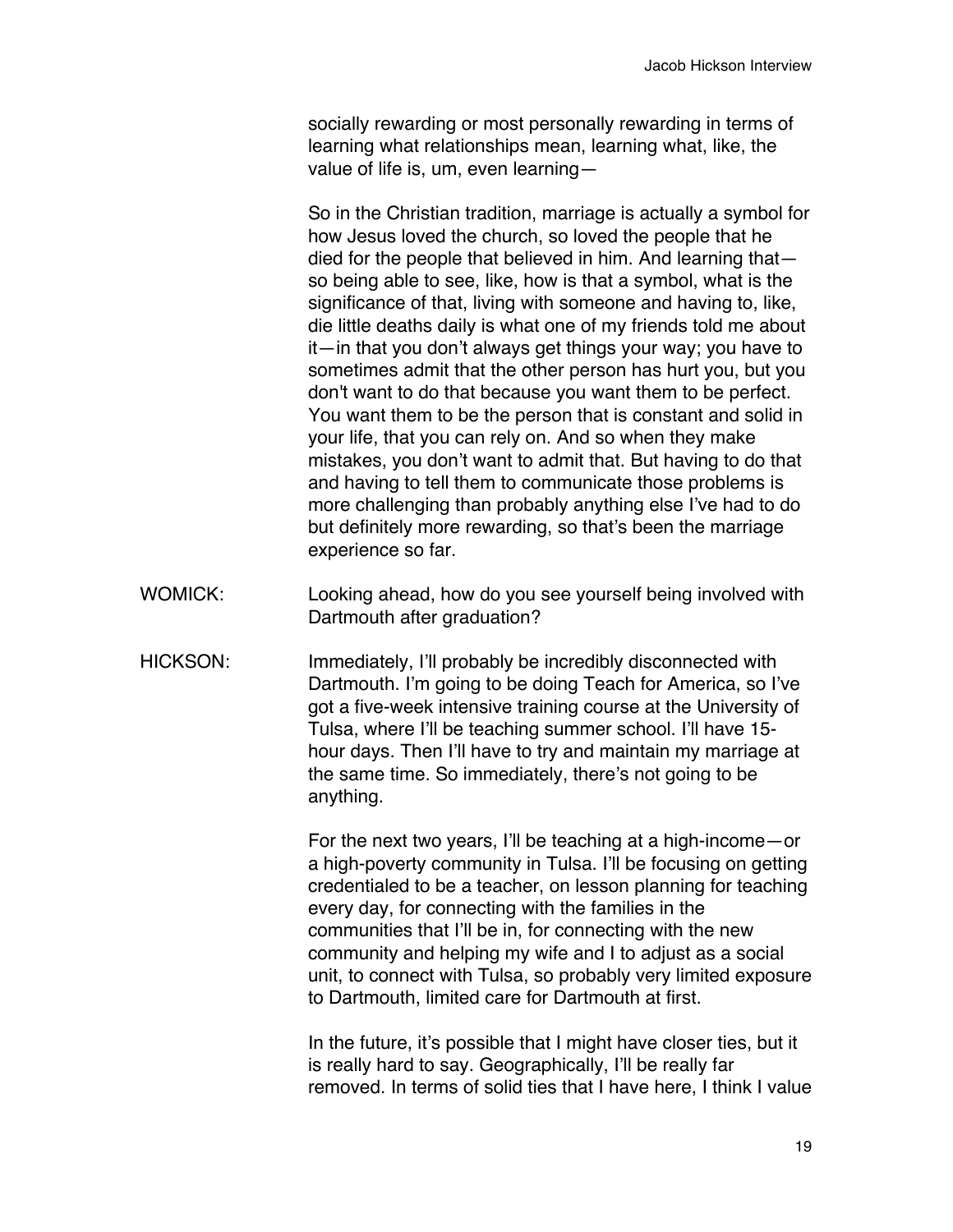the institution and what it's provided me, but mostly in the sense that I've gained experiences that I may or may not have gotten from Dartmouth. So in the future, I think I care about Dartmouth and I want Dartmouth to be a better place than it seems like it has been or seems like it's becoming, so I kind of want to invest in that. But with the direction that my life is taking me, I might not be able to invest in a significant way, so it seems like my ties with Dartmouth might be a little loose.

- WOMICK: So how do you think Dartmouth has changed during your time here?
- HICKSON: During my time, I feel like I've become more aware of some of the social malaise that goes on at Dartmouth. At first, I thought that people were just making stuff up because that was their pet issue. Uh, it's, like, these things can't be that serious. I didn't hear about or care about things like sexual assault freshman year. And it wasn't until I got involved in Res Ed as a UGA, where I started hearing these things, and I knew that alcohol was a problem, but that was mostly because I was really against alcohol for some moralistic reasons that are not directly relevant to why alcohol is a problem, and then learning that there's, like, serious health problems that go along with that and then social problems as well.

I think the intensity of the problems with the Greek community seem to have—uh, it's gotten much stronger. Like, there's a much more intense tension about what Greek life is at Dartmouth, how involved social life and Greek life are, what does drinking have to do with it, what are the implications for sexual assault and racism and homophobia in the Greek community, without—uh, outside of the Greek community?

So I think I have become more aware, probably. Like, my idea of Dartmouth is this perfect institution that I thought it was as a freshman because I wanted to be at the perfect insti—it's kinda like the way I was talking about my wife. You want where you're at to be the perfect place. Then to find out that it has all these flaws, not necessarily as an institution but certainly as the people who are in it.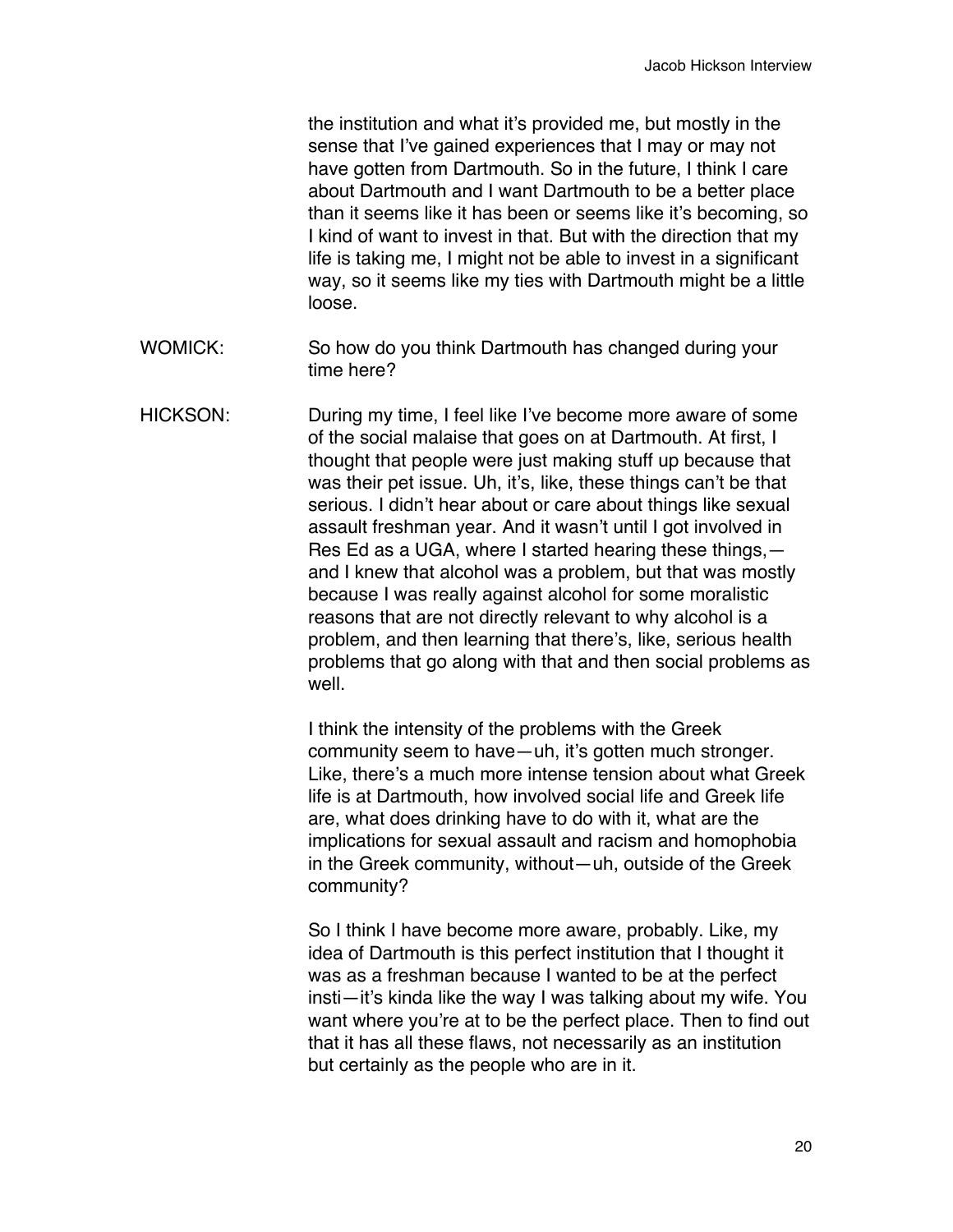So I think having to wrestle through a lot of those problems certainly put Dartmouth in an odd position. Losing our president midway through, who was only here for two years, uh, has certainly not helped, so there's a lot of administrative inconsistency. There's a lot of administrative problems in terms of—like, there are some reporting issues that I think people have. It's not clear what the administration can do to affect social life, uh, to actually make improvements on things like sexual assaults or incidences of racism. I'm sure there's something that can be done for some approach to institutional problems with sexism, racism, homophobia.

So I don't know what degree the administration is making positive steps towards that, but now I've seen these issues in light and know that there is some degree of change that needs to happen.

And then looking at the admissions statistics and knowing that we had a much lower yield than normal, our tuition has gotten higher, there's been a lot of negative press about Dartmouth lately. Dartmouth, when I came in, was the number one undergraduate institution in the country, possibly the world. You come here to get the undergraduate experience. You come here to enjoy the D-Plan, the liberty, the short terms, beautiful falls, skiing in the winter (which I never did), but all these wonderful things about Dartmouth that now seem less important.

Um, and it's more like, *What is the Dartmouth community that I've been trying to invest in in the last four years? Have I made a positive impact? How has it impacted me?* I think those are the questions I'm thinking about now.

So how has Dartmouth changed? It looks like, from my perspective, Dartmouth has gotten worse. And it may not have actually changed, I just might have seen it in a different light. But it does seem like the press is getting worse about Dartmouth. The administrative response somehow is more positive. I think Dean Charlotte Johnson is a really great administrator. I don't necessarily know about all of her policies, but I think certainly as a PR person she certainly has an interesting job.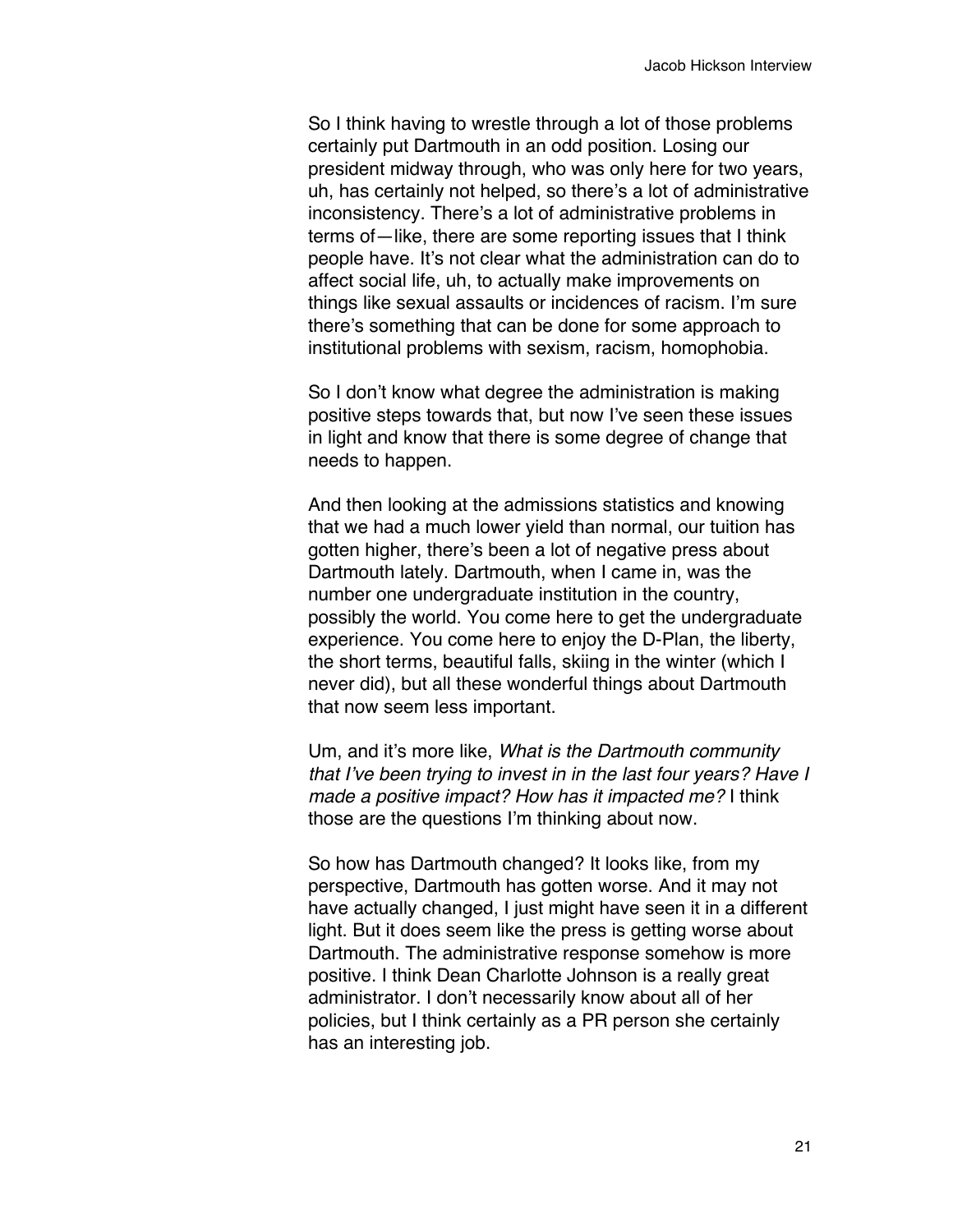Having heard the dean of the faculty recently, during the day off that we had in light of the protests, I thought his perspective on things was really informative. The fact that we're losing people like Carol Folt, the fact that we're losing early administrators, another dean that we had in the first few years, whose last name I can't remember—Sylvia something.

WOMICK: Spears.

HICKSON: Spears. So knowing that Dartmouth has been having a lot of turnover and transition, it seems like it's not clear what the future of Dartmouth is like, so I think there's a lot less confidence in Dartmouth. So that's my perception as an outgoing, jaded senior, if nothing else.

WOMICK: Mm-hm.

You've already touched on this, I think a lot, but I'm going to ask you really straightforward: How do you think *you've* changed during your time here?

HICKSON: I have changed incredibly in ways that I didn't even know were possible to change which is good because in order to learn something, you must first not know it. Coming here, I had all these ideals about what the purpose of college was, and the purpose of college was to get a job that makes a lot of money. That was the only statistic that was relevant in my mind about why you go to college.

> I actually have now changed in my perspective on the liberal arts education, which—when I first came here, I decided that was going to be the most important thing. Now I'm questioning a lot and wondering what the true value of that is, having been—taken a lot of classes on labor economics and education and some sociology classes and learning kind of *what does it mean to be educated*? What is the value of having this stark difference in life prospect, on whether or not you get a college degree? So, yeah, what I value has changed significantly.

> And I think it was only senior year of high school when I started to develop the social conscience, started to get really upset about things like genocide or child, uh, soldiers in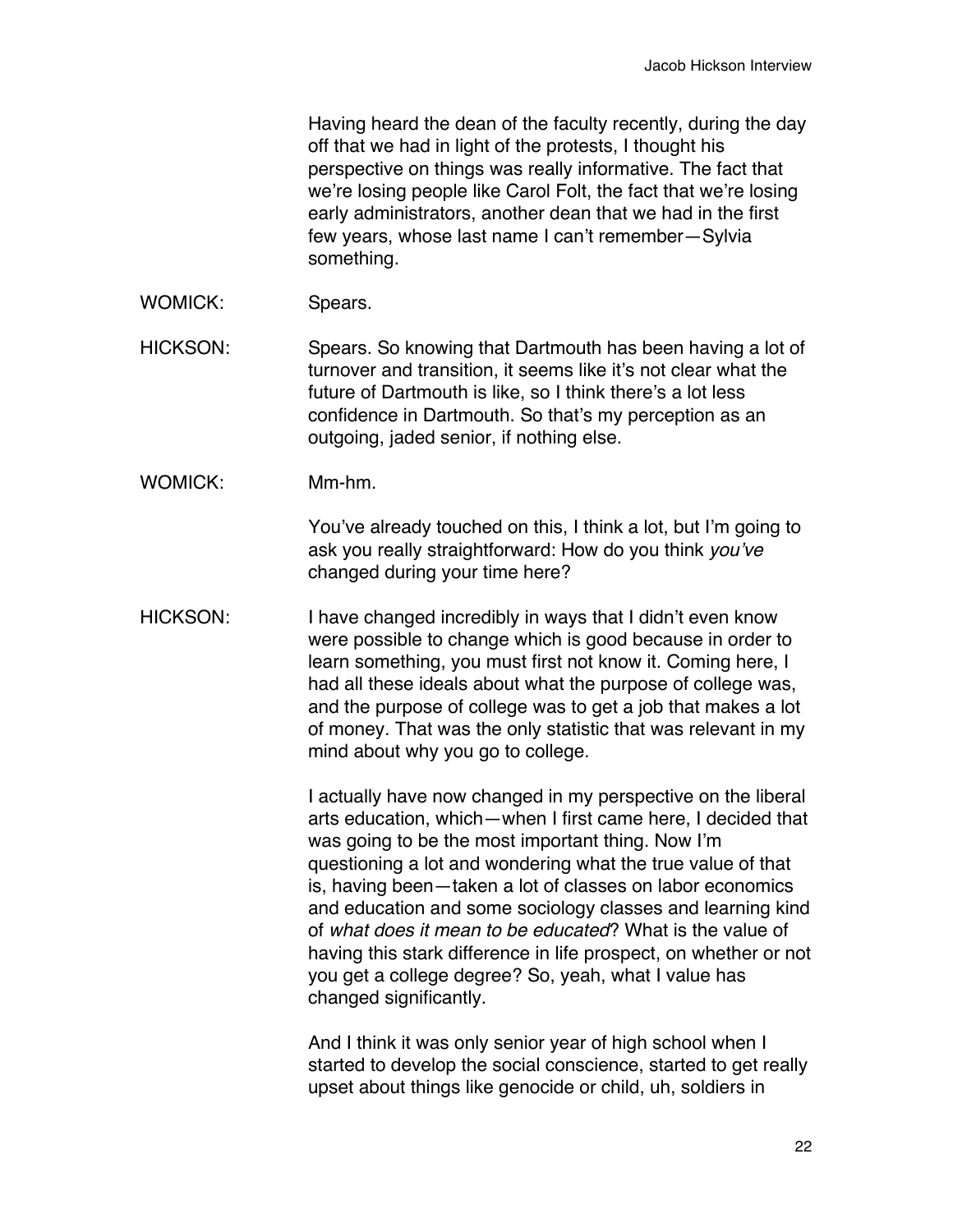Africa. And coming here, making a claim like, I'm really upset about the child soldiers in Africa, would actually be really offensive to some people because, like, Africa is really diverse in places like Sierra Leone or the South Sudan, where that stuff is happening.

I have a friend from Tanzania who grew up in a middle-class family there, who is really upset when people talk about Africa like that. So something like that is not something I ever would have thought about before, something about people who have different perspectives, knowing that different—

My perspectives on culture has changed significantly. I took Chinese because I knew nothing about Eastern culture, and I have now learned that China is incredibly different from places like Japan or Korea or Vietnam, and that's something I didn't know before, either. I thought Japan and China were functionally the same thing, going to a public Tennessee high school.

So having learned that difference, having learned a new language and a new way of thinking, I also value English differently, that it's a really inefficient language. I really wish we spoke Chinese. But learning the value of, like, linguistics and knowing that, can you communicate something? That's really the important point.

So all these, like, things that I've learned have changed my perspective a lot. And I think the ultimate conclusion is now I value people a lot more than I value accomplishment. So I was really achievement oriented coming in here. Like, *I need to get my degree, have all these experiences for my résumé so that I can then get a good job, feel secure, make lots of money and then have an impact on the world. Like, so people will know my name. Something will be different as a result of what I've done.*

And only very slowly have I started to learn that what's really significant is, how do you change people's lives? Are people actually better off as a result of what you do? They're not just broadly, like, people in general. Like, *Oh, I started a business. We created jobs, and people are better off because the economy is bigger.* It's not clear that that's true, but is it more like, *I met this person. They were having a*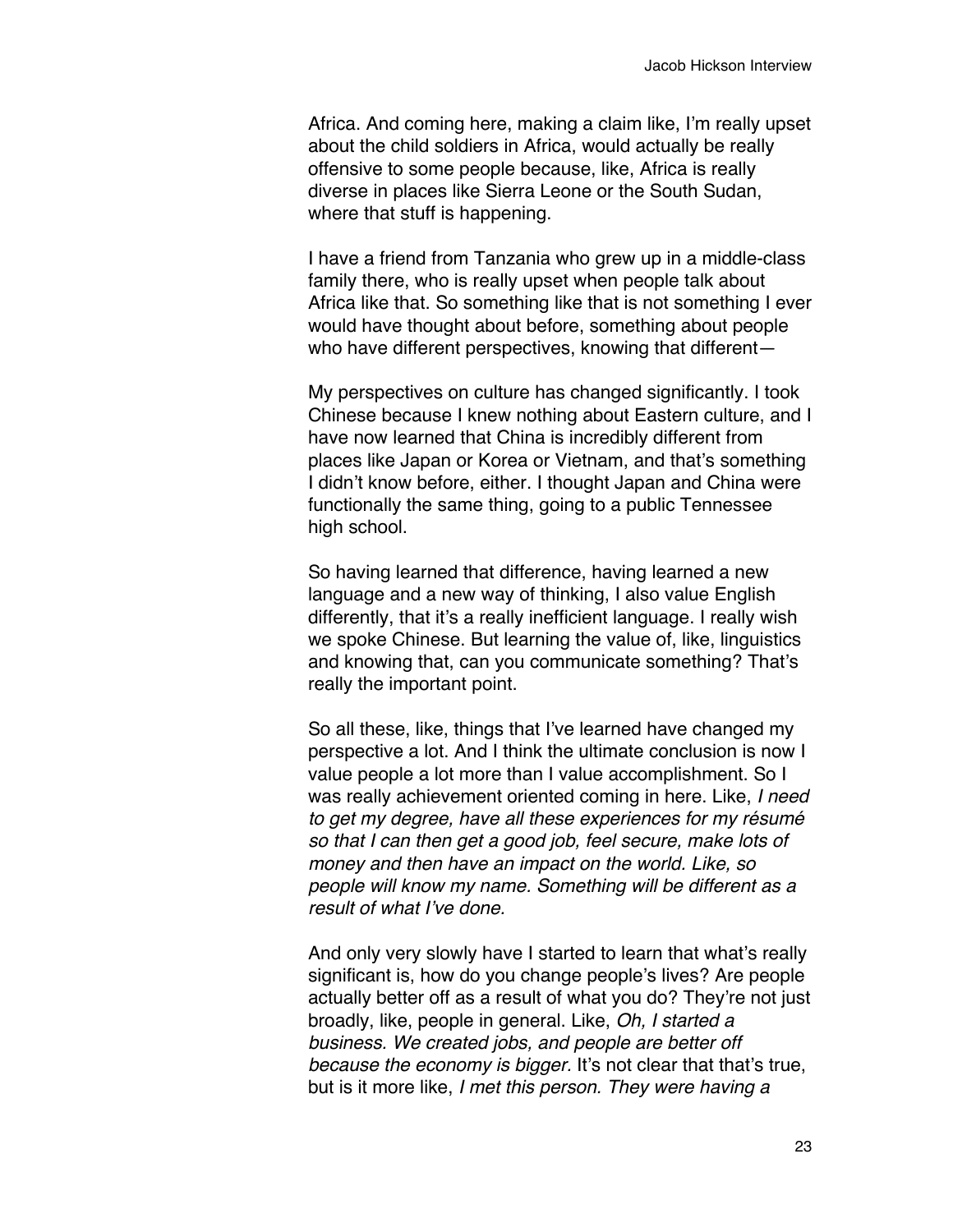*really hard time mourning the death of a loved one.* I've lost my mother. I can relate to them. I can invest in their life and try to care for them and their family. That's something that's more meaningful to me now than it would have been several years ago.

Having a community is something that I think is really important, too. I don't even think I heard the word "community" prior to coming to Dartmouth. And if I had, it was certainly not in any kind of meaningful context. So knowing what it means to live with people in some kind of space, uh, and interact with them in a way that focuses on them as people and not just my own security or my own comfort or desires or ambitions, and having meaningful interactions with people has definitely been the new focus.

And I think a lot of this comes as a function of having actually heard the essential tenet of Christianity for the first time here at Dartmouth. I had grown up in some household that identified as Christian, as some 80 percent of Americans do, and, like, probably 70 percent of Americans it doesn't mean anything other than the fact that there's some social institution known as a church that you may or may not go to, there is some piece of literature known as the Bible that may or may not be meaningful. You read it to feel good. You believe in the things that Christians believe in because it's the right thing to do and you feel good about it.

And to know that that's *not* why people should be Christians and to know that none of the things that I had grown up with are actually what Christianity teaches has totally transformed me. Now I actually believe that the purpose of life is relationships, which I've seen not only anecdotally, theologically, but also empirically because I've taken a class where my professor had done research that the—it shows that people report happiness much higher when you have relationships with others. So now I know empirically, theologically, personally that relationships are important.

And now I know intellectually and I'm only slowly starting to apply it in my life. But knowing that, like, caring for people not because of what they accomplish, not making people instrumentally valuable—like, "What do you do for me? What do you do for society?" even is a question I would have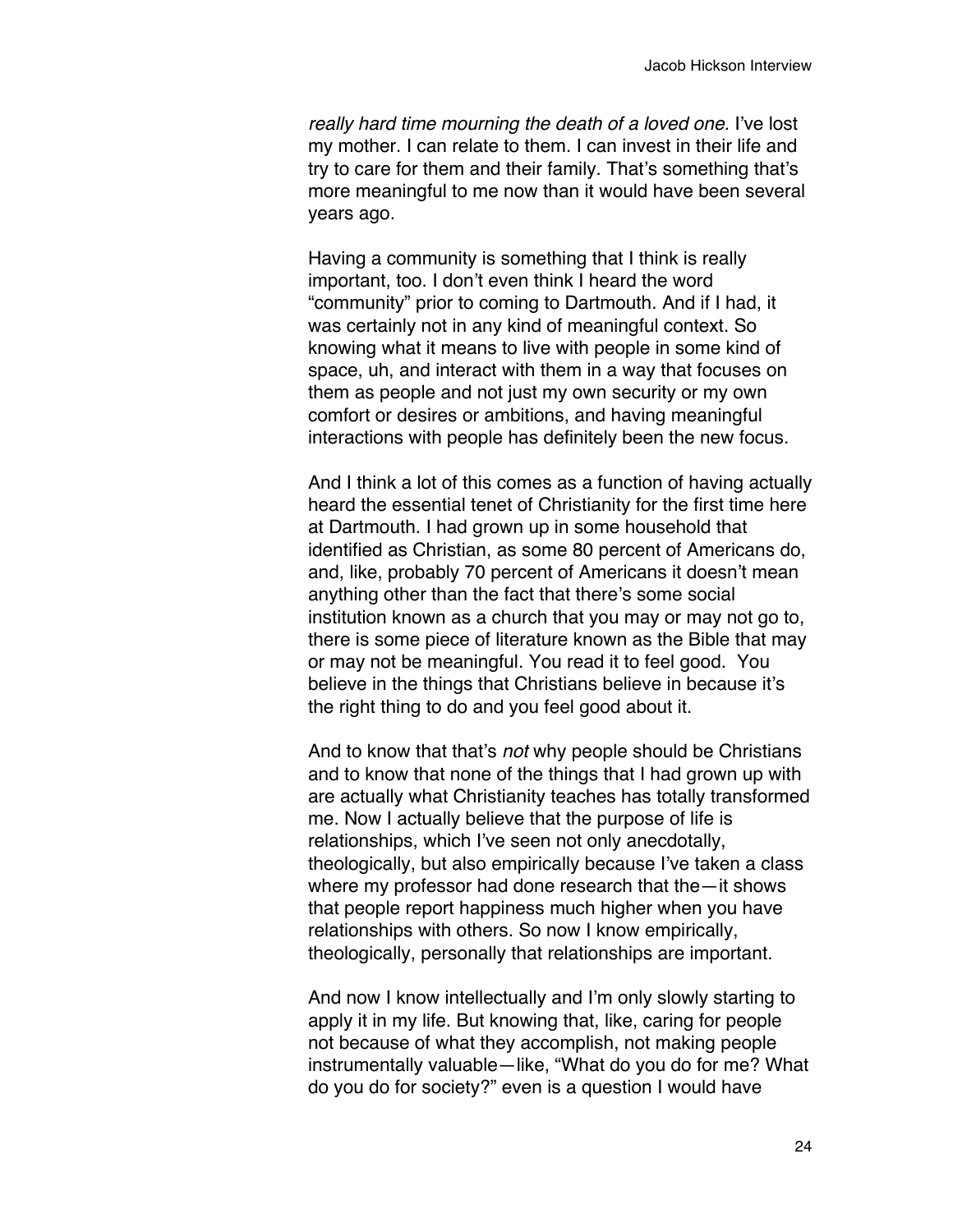asked. I think I was really upset at people who, like, didn't contribute in some meaningful way. But now, having a life is valuable as a life is something that's totally—totally a new perspective, valuing people for who they are, for the fact that they are people that have thoughts, that have feelings, caring about those feelings.

I'm only recently learning that there's, like, an emotional dimension to a person, which prior to being married didn't even exist for me. Uh, and I am now only having to learn how to process things emotionally and deal with someone who processes emotionally before rationally.

So learning to value those things, learning to not have to be perfect is another one. I don't think I understood the value of failure before I came to Dartmouth, and I don't think that Dartmouth would have taught me the value of failure had I not gone out of my way to learn it. So I've learned through various experiences and researching education and having experience in schools, um—knowing that you have to fail at something to learn how to do it right. You have to have failure in order to have meaningful experiences and processing, to be resilient. I think that's changed significantly.

Now I think that people need to fail more, and I think that the Dartmouth ethos actually has this idea, like, you need to succeed as much as possible, and it's really uncomfortable to fail. And I'm not necessarily perfect at it yet, but if I were, then I would violate my essential tenet that people are not perfect. So having learned that, it definitely changed my perspective.

So now, at least intellectually, if not emotionally yet, um, I'm much more committed to investing in other people more than my own projects, investing in a community and groups of people to come together and unite around caring for each other, investing in children to have the opportunity to not feel the pressure to be perfect, to be able to fail but to be able to use failure as a launching pad for success, which is not just financial, not just economic.

So, yeah, learning all of these things has definitely been how I've changed a lot at Dartmouth.